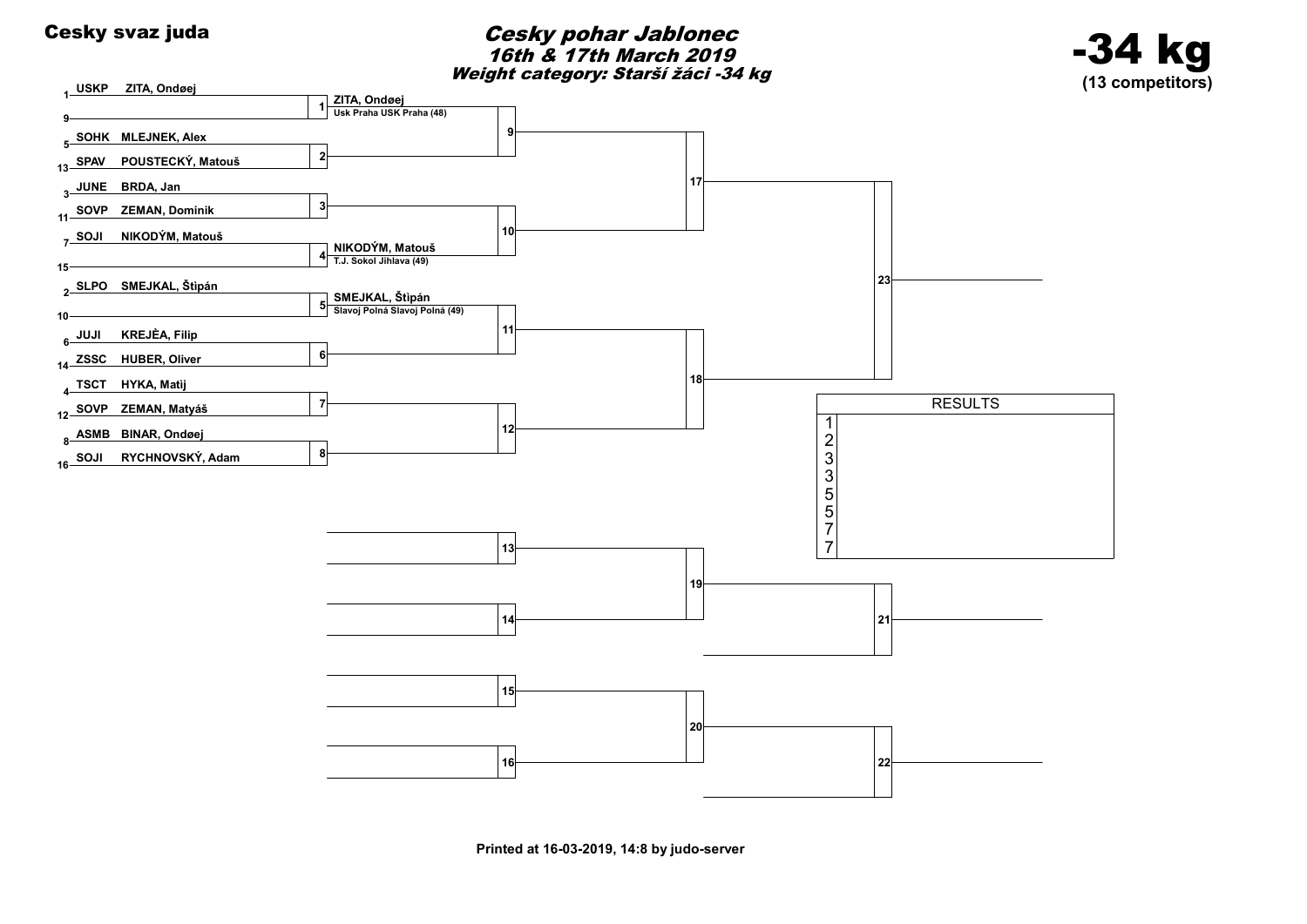

16th & 17th March 2019

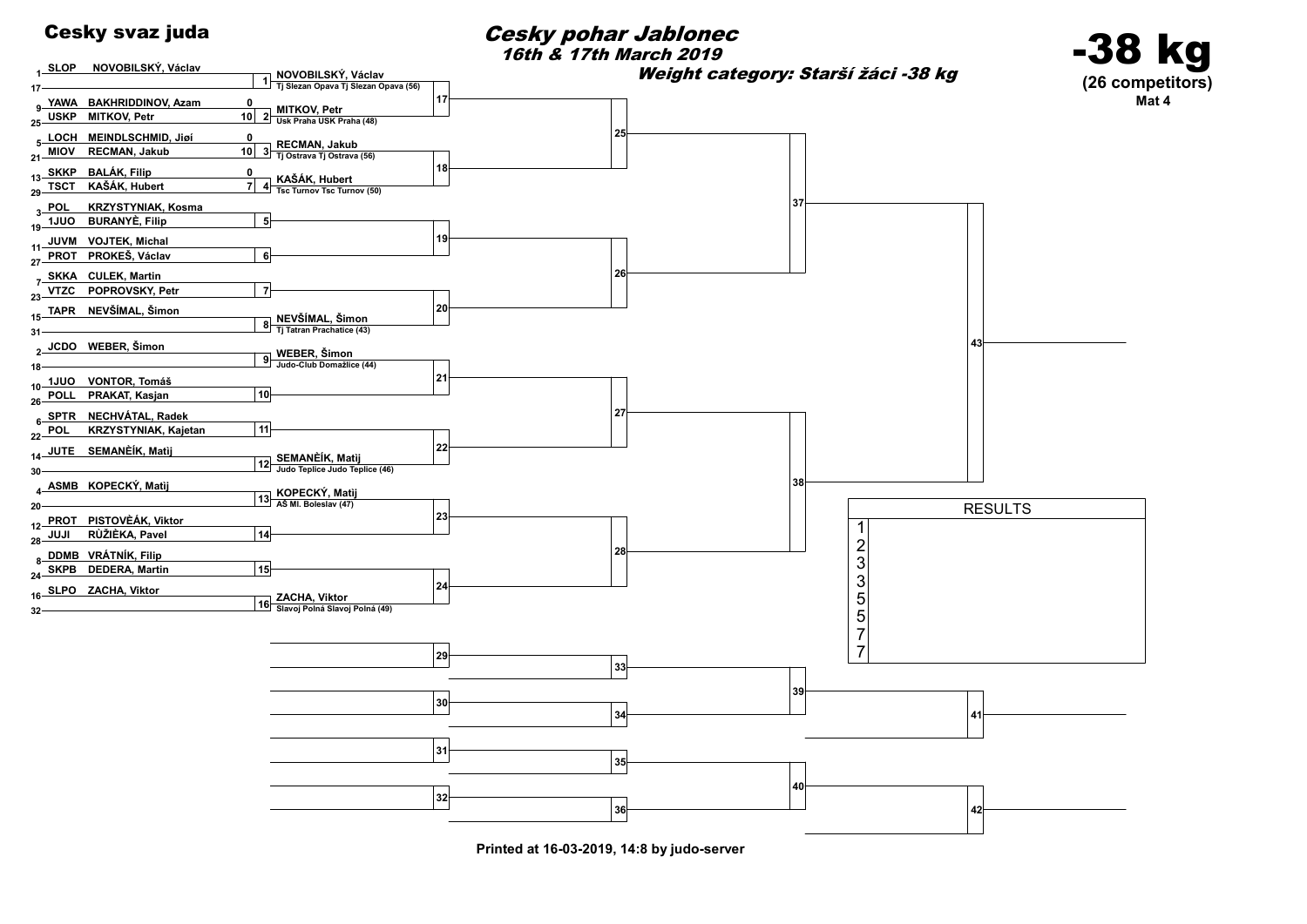### Cesky svaz juda<br>
Cesky pohar Jablonec 16th & 17th March 2019 Weight category: Starší žáci -42 kg



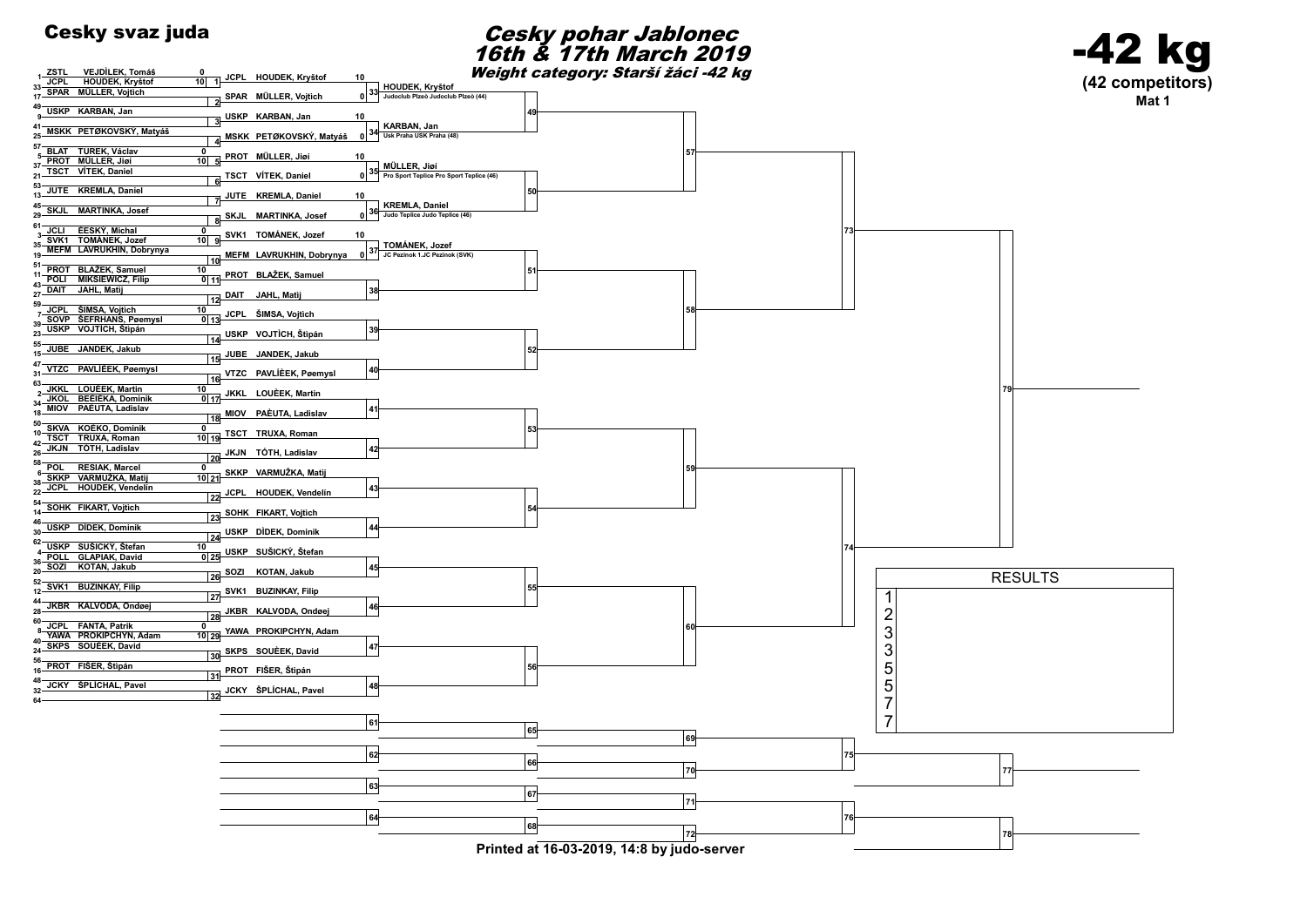### Cesky svaz juda<br>
Cesky pohar Jablonec 16th & 17th March 2019 Weight category: Starší žáci -46 kg



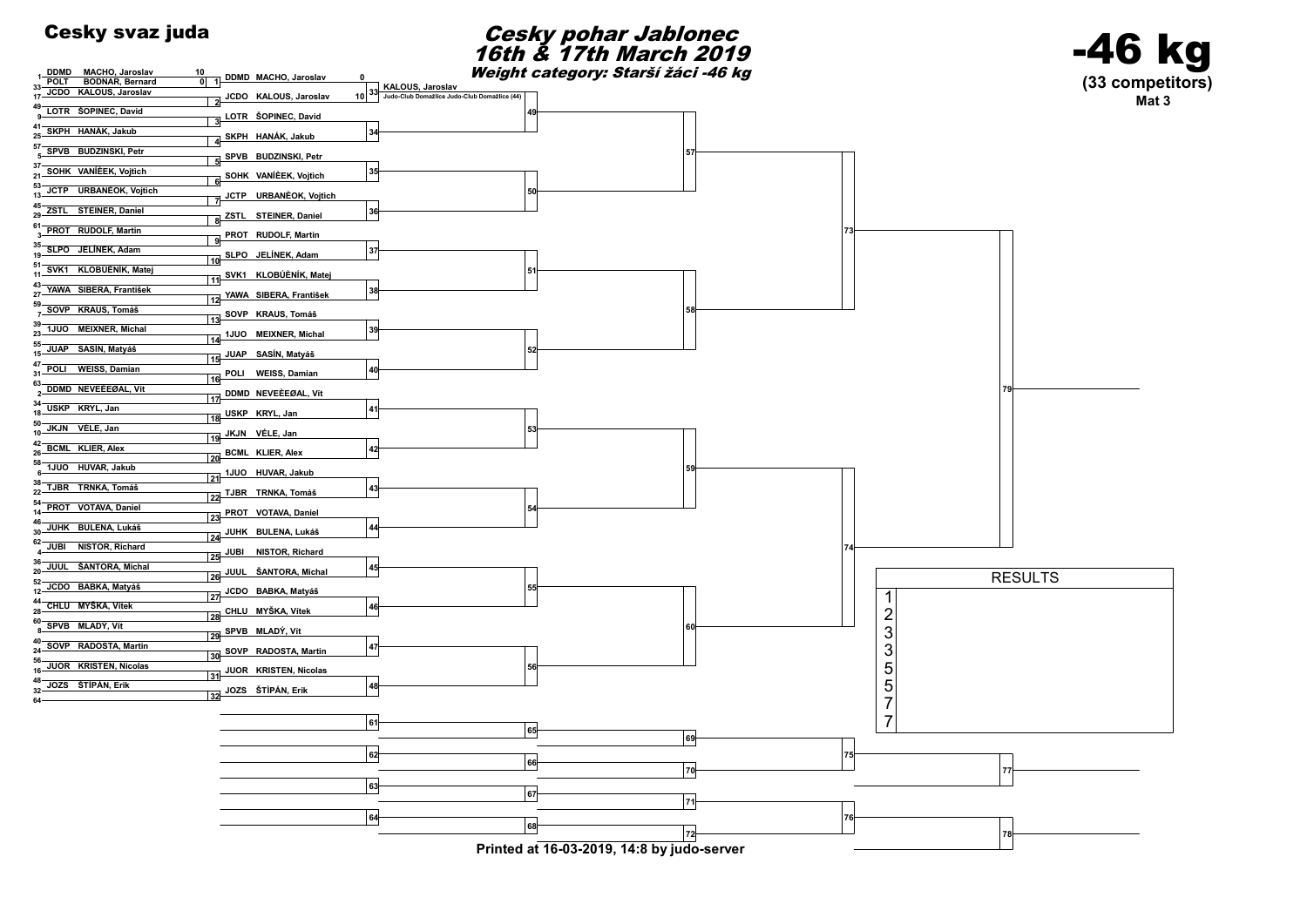<sup>33</sup> JVNS JURÁŠ, Benjamin JCPL SVOBODA, Jakub <sup>10</sup> <sup>17</sup>

13 DDMD VLACH, Radek 10

SOHO KOÈÁREK, Ondøej <sup>10</sup> <sup>0</sup> <sup>10</sup> <sup>19</sup>

 $\frac{11}{11}$  KRAL STANÌK, Martin  $\frac{11}{11}$ 

<sup>12</sup> <sup>27</sup> <sup>59</sup> SOVP MATÌJKA, Jonáš LOCH REÒÁK, Tomáš <sup>13</sup> <sup>0</sup> 7

USKP ÈERMÁK, Jakub Michael <sup>14</sup> <sup>0</sup> <sup>10</sup> <sup>23</sup>

JUKA VYBOCH, Martin <sup>18</sup> <sup>0</sup> <sup>10</sup> <sup>18</sup>

SKKP PAULEN, Jakub 0 19

22 DOMO DAMADISK, OMIGHT<br>54 PROT VALJENT, Ondøej 22

JUBE SIUDA, Adam 23

 $^-$ 

3  $\frac{10}{\text{0}}$ 

7<br>0 5

 $\begin{array}{c|c}\n\hline\n10 & 15\n\end{array}$ 

0 7 DDMD VLACH, Radek<br>0 7

JOZS ZACH, Jiøí

JUAP PANCNER, Martin

ZSSC HRUŠKA, Jan

<u>10 gJCPL ŠITRA, Jakub</u><br><u>0 9</u>

10<br>0 | 11 | 1JUO CALETKA, Michal

JUAP POBUDA, David

0<br>10 13 LOCH REÒÁK, Tomáš

17 JCOR RADIMSKÝ, Šimon

1 USKP ÈERMÁK, Jakub Michael JUJI MORAVA, Marek

10<br>0 21 SOVP SVOBODA, Jakub

JKOL DOFEK, David

1 JUAP PANCNER, Martin

41 JKJN MLEJNECKY, Paver<br>CL VTZC BOGDANOV, Tymur

SKKP PROCHÁZKA, Ondøe 21 SOVP VONDRÁK, Matouš

49 ZSSC HRUŠKA, Jan JKJN MLEJNECKÝ Pavel

57 JOZS ZACH, Jiøí<br>5 JUHR TROUSIL, Karel

53 SOZI PØÁDNÝ, Ondøej

45 ZSTL VOLNÝ, Jan

 $\frac{61}{3}$  JCPL SITRA, Jakub JKJN BOIKO, Danylo

35 JKJN BOIKO, Danylo<br>19 TAPR TOMÁŠEK, Michal

51 SOHO KOEAREK, Ondøe<br>... 1JUO CALETKA, Michal

43 JUAP POBUDA, David

<sup>39</sup> ASMB KRÁL, Lukáš

55 USKP EERMAK, Jakub<br>JUJI MORAVA, Marek  $\overline{\text{SIII}}$  FIŠER Tomáš

47 ZSSC ŠPAÈINSKÝ, Rudolf

<sup>63</sup>\_JCOR RADIMSKÝ, Šimon

<sup>34</sup> KRAL BEDNÁØ, Adam

JKOL DOFEK, David

42 JCLI JAVÙREK, Patrik

58 SOVP SVOBODA, Jakub JCHK MICÁK, Ondøel

38 SOMO DAMAJKA, Šimon

<sup>54</sup> JUAP PASLER, Mikuláš

 $25 -$ 

 $15 - 17$ 

 $10 - 42$ 

 $6 -$ <br>38

 $14 - 46$ 

30<br>62

4

 $16 -$ 

64



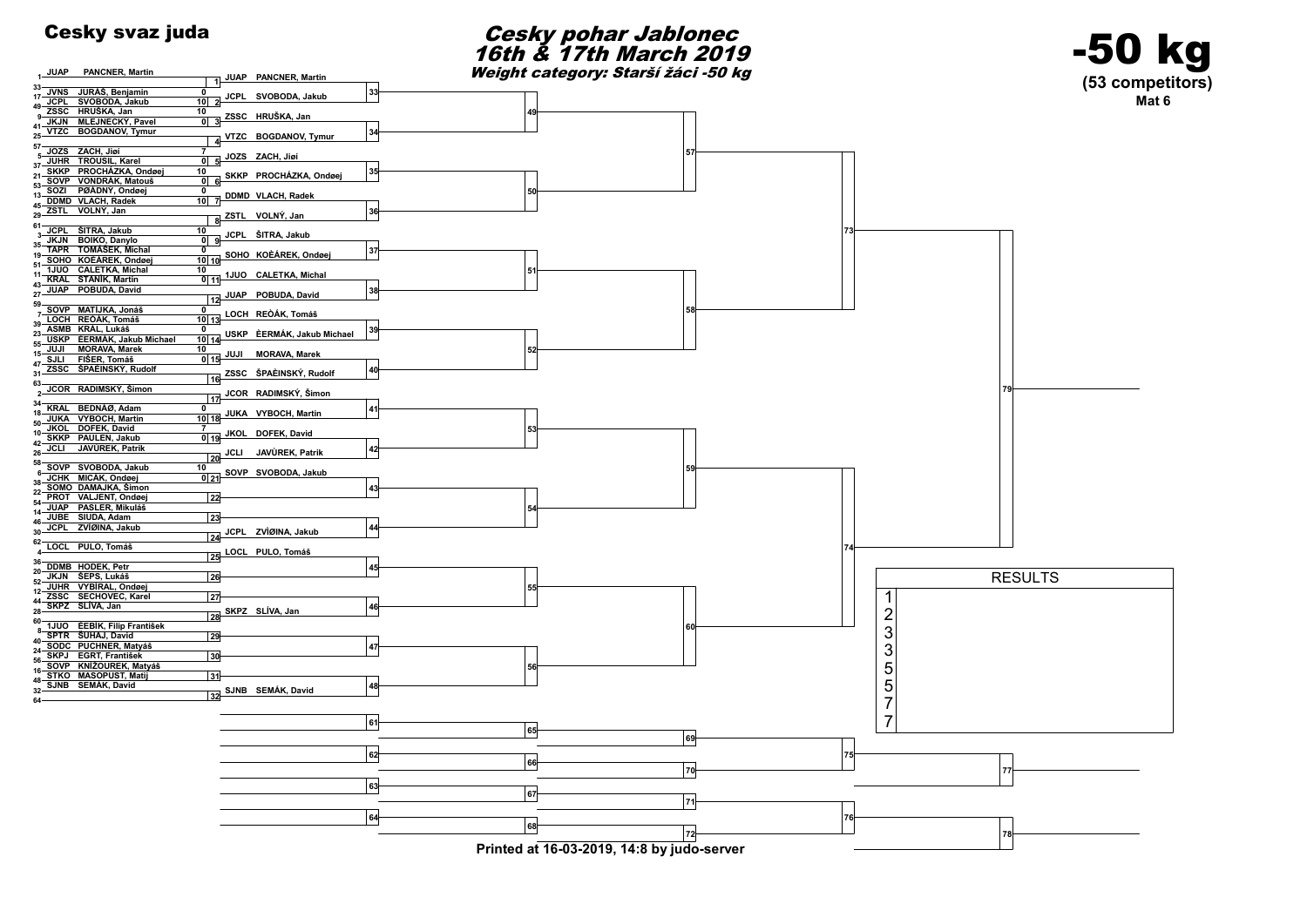

Printed at 16-03-2019, 14:8 by judo-server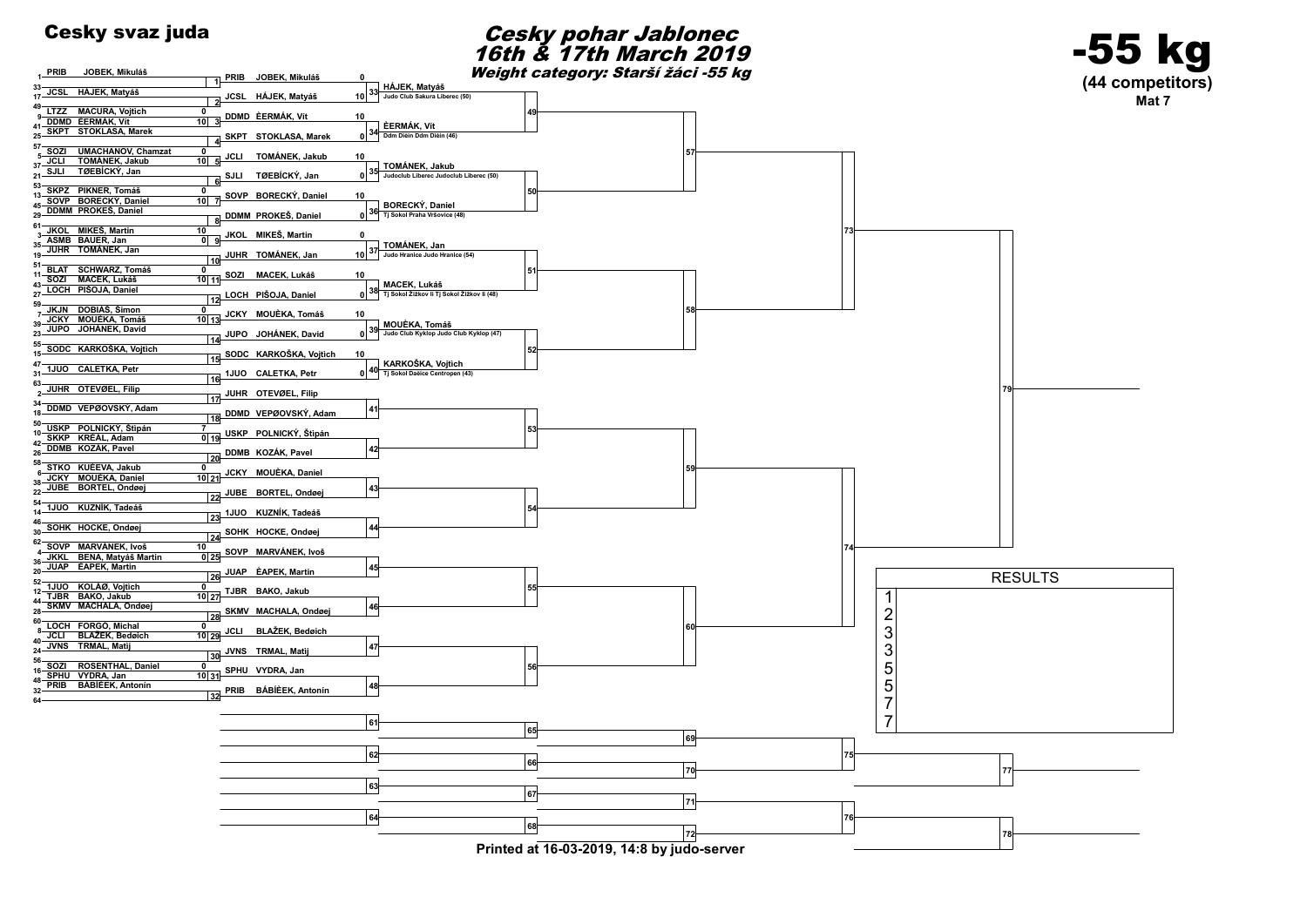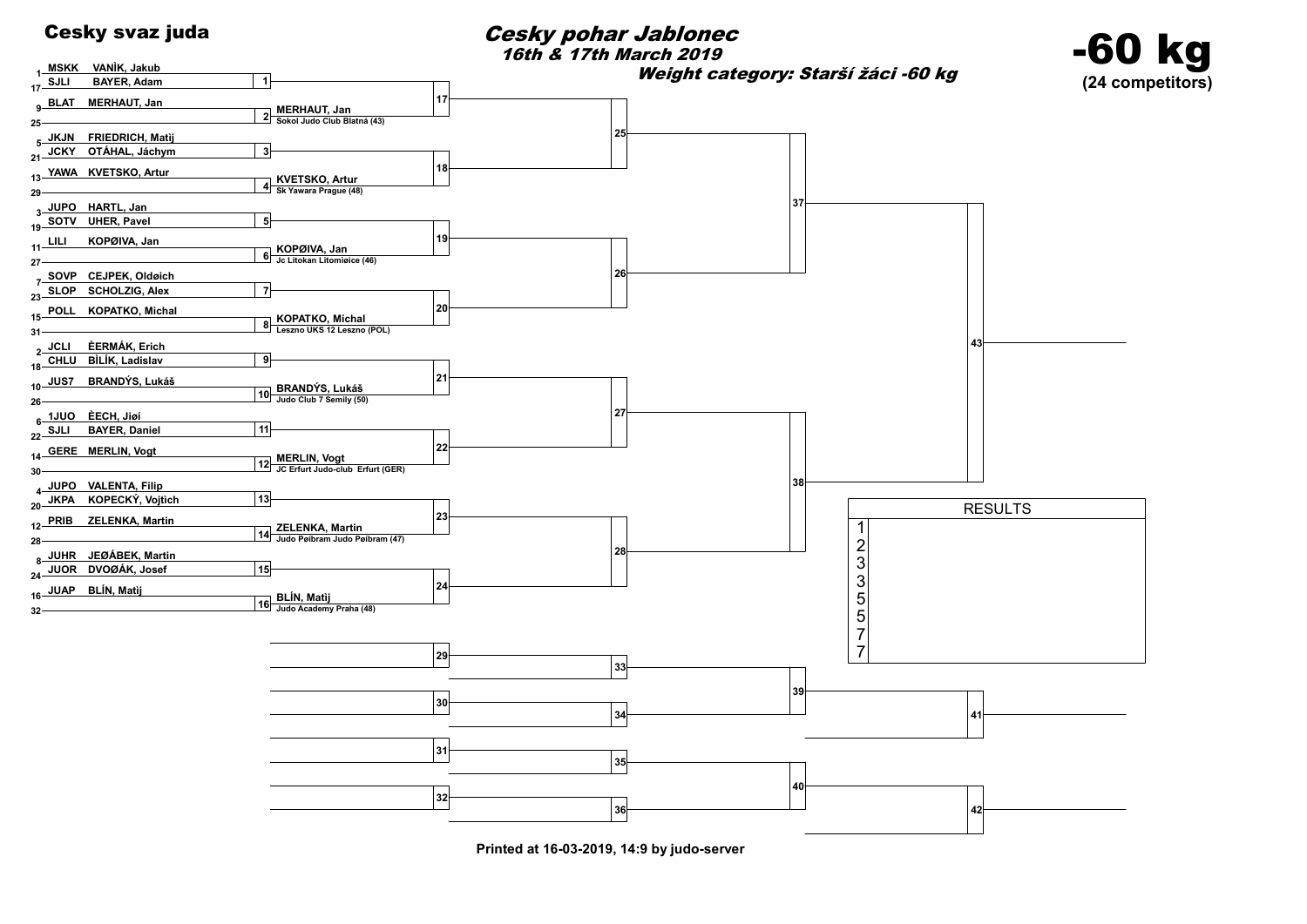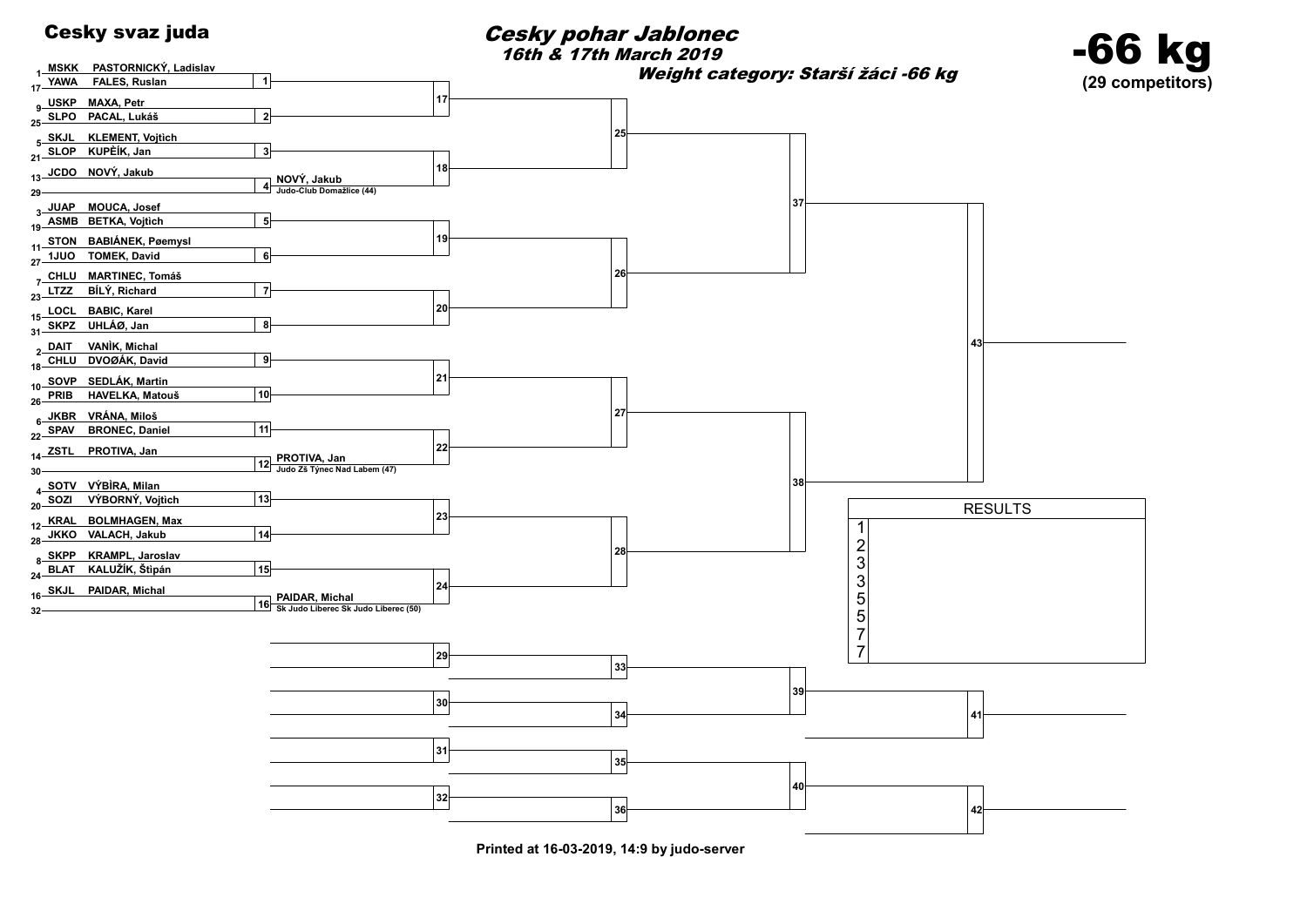

SODE ŠUBA, Vojtìch

7 DAIT PRINC, Jonáš

POLT TOPA, Pawel

2 JUUL KUNZ, Vít

<sub>8</sub> JCLI ÈESKÝ, Jan

 

 

 

 $12.$ 

 

 

 

 $10 -$ 

  $22 -$ 

 $32 -$ 

Cesky svaz juda Cesky pohar Jablonec



Printed at 16-03-2019, 14:9 by judo-server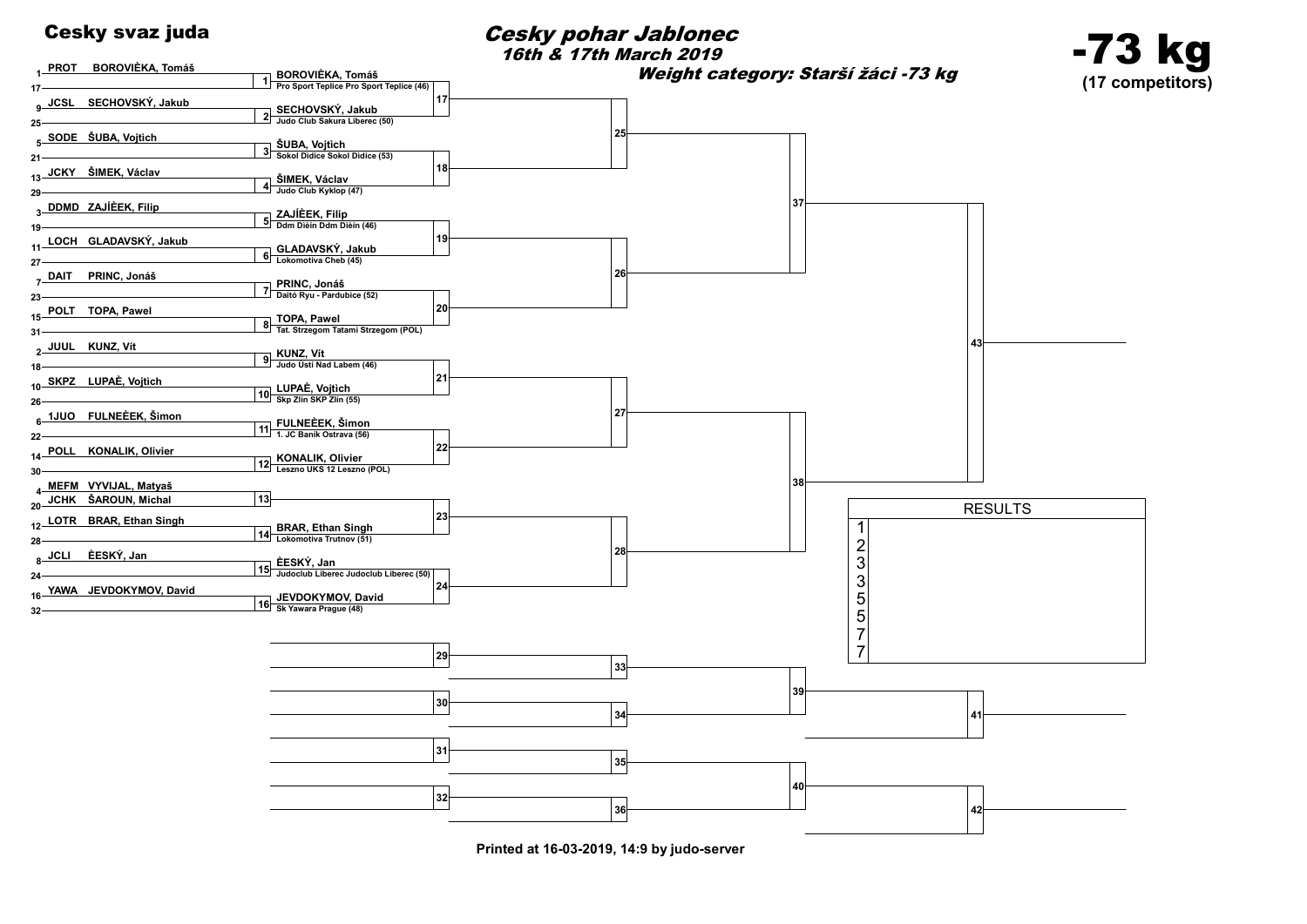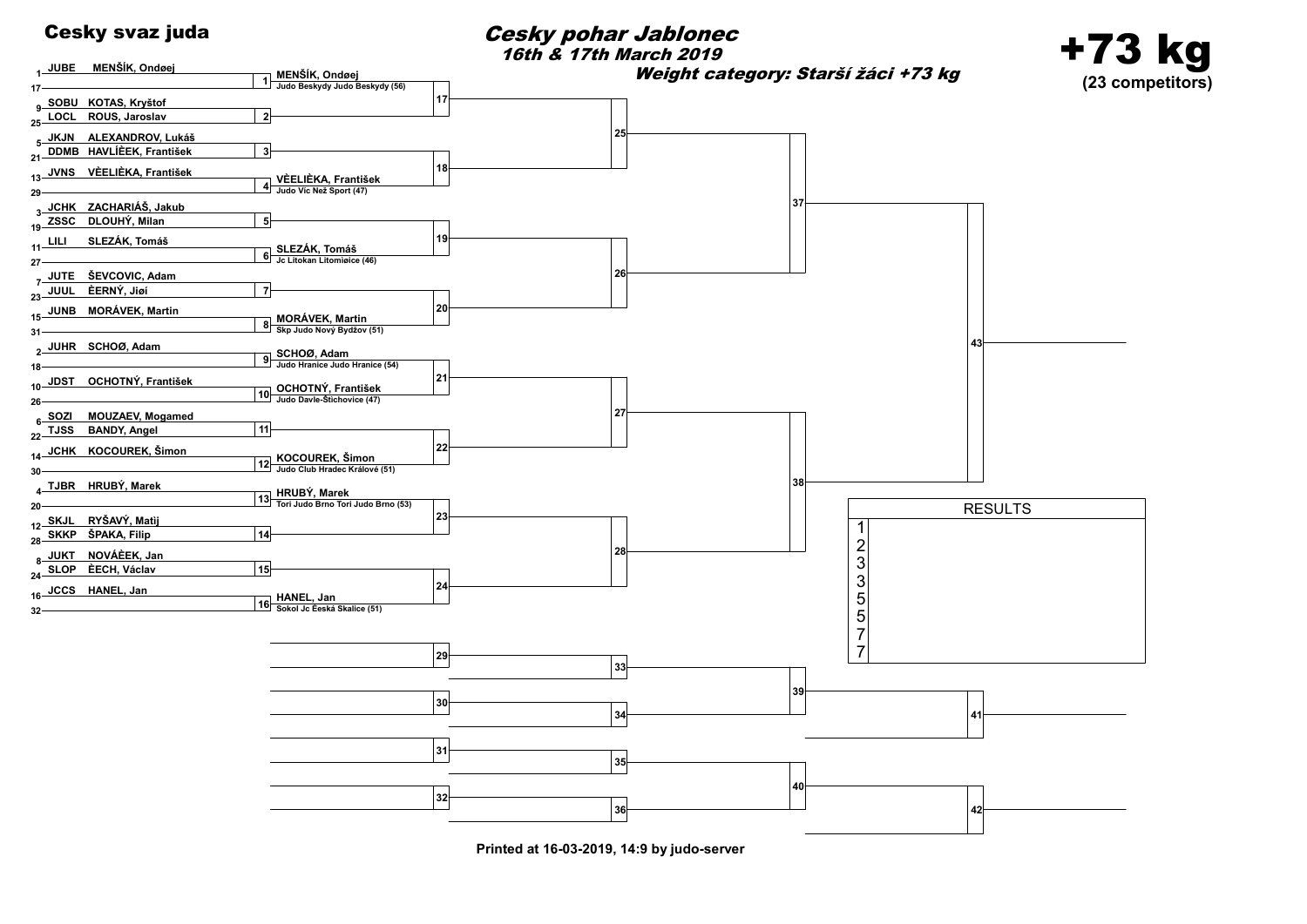### Cesky svaz juda Cesky pohar Jablonec 16th<sup>2</sup>'17th March 2019

Weight category: Starší žákyně -36 kg

|                                         |  |  |  |   |   |    |          |    |    |           | <b>Games</b> won   | Pl. |
|-----------------------------------------|--|--|--|---|---|----|----------|----|----|-----------|--------------------|-----|
|                                         |  |  |  | 8 | 9 | 10 | <u>2</u> | 13 | 14 | <b>15</b> | <b>Gameresults</b> |     |
|                                         |  |  |  |   |   |    |          |    |    |           |                    |     |
| POKORNÁ, Kristýna                       |  |  |  |   |   |    |          |    |    |           |                    |     |
| [Judo Hranice Judo Hranice (54)]        |  |  |  |   |   |    |          |    |    |           |                    |     |
|                                         |  |  |  |   |   |    |          |    |    |           |                    |     |
| KABELKOVÁ, Karolína                     |  |  |  |   |   |    |          |    |    |           |                    |     |
| [Judo Academy Praha Judo Academy Pr     |  |  |  |   |   |    |          |    |    |           |                    |     |
|                                         |  |  |  |   |   |    |          |    |    |           |                    |     |
|                                         |  |  |  |   |   |    |          |    |    |           |                    |     |
| MOŠNOVÁ, Stefanie                       |  |  |  |   |   |    |          |    |    |           |                    |     |
| [Tj Kralupy Z.S. TJ Kralupy (47)]       |  |  |  |   |   |    |          |    |    |           |                    |     |
|                                         |  |  |  |   |   |    |          |    |    |           |                    |     |
| KORČÁKOVÁ, Markéta                      |  |  |  |   |   |    |          |    |    |           |                    |     |
| [Skp Zlín SKP Zlín (55)]                |  |  |  |   |   |    |          |    |    |           |                    |     |
|                                         |  |  |  |   |   |    |          |    |    |           |                    |     |
|                                         |  |  |  |   |   |    |          |    |    |           |                    |     |
| MERTLOVÁ, Andrea                        |  |  |  |   |   |    |          |    |    |           |                    |     |
| [Tj Sokol Praha Vršovice Tj Sokol Praha |  |  |  |   |   |    |          |    |    |           |                    |     |
|                                         |  |  |  |   |   |    |          |    |    |           |                    |     |
| ŘEHÁKOVÁ, Veronika                      |  |  |  |   |   |    |          |    |    |           |                    |     |
| [Junior Judo Brno Junior Judo Brno (53  |  |  |  |   |   |    |          |    |    |           |                    |     |
|                                         |  |  |  |   |   |    |          |    |    |           |                    |     |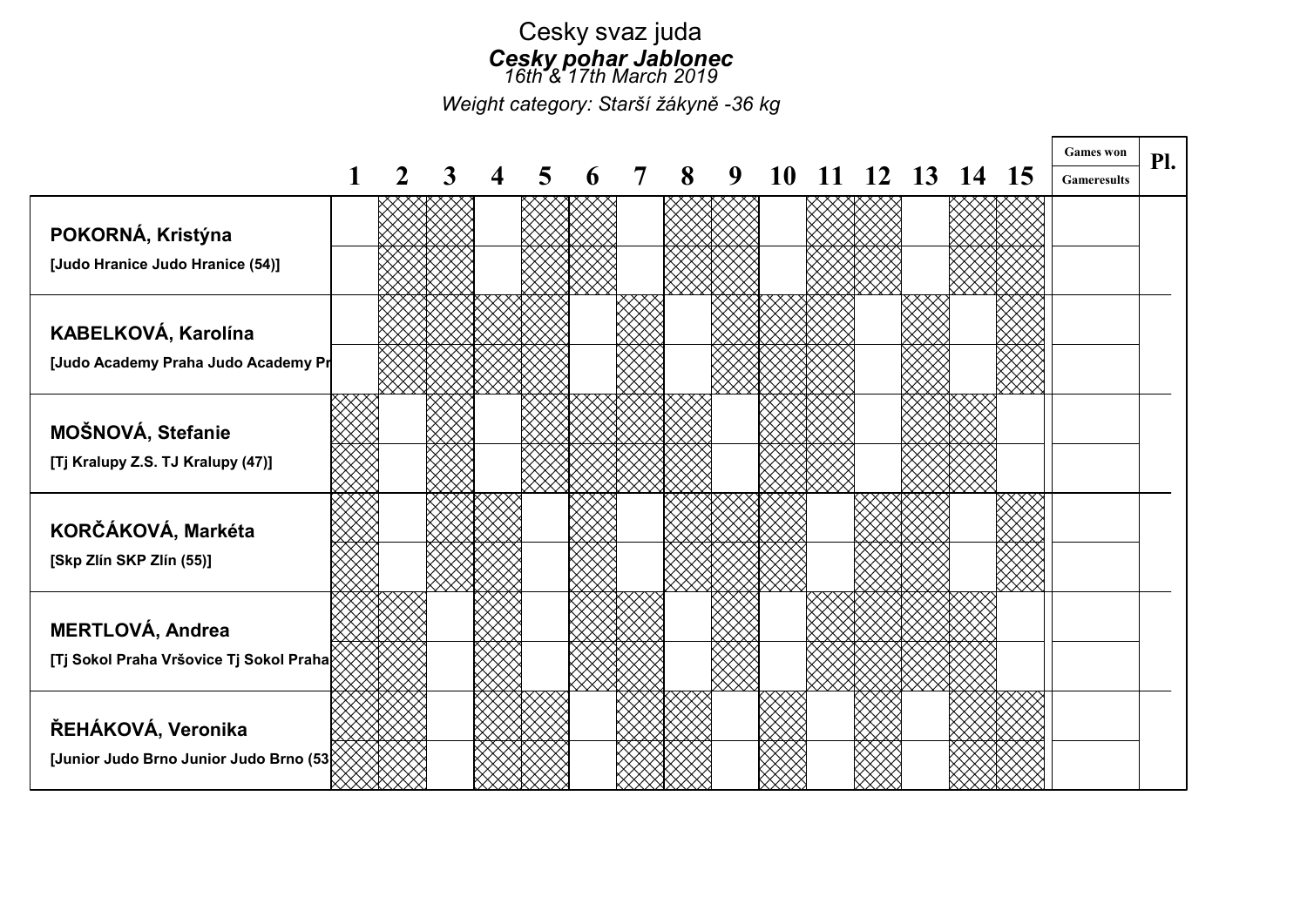# Cesky svaz juda<br>
Cesky pohar Jablonec 16th & 17th March 2019 Weight category: Starší žákyně -40 kg



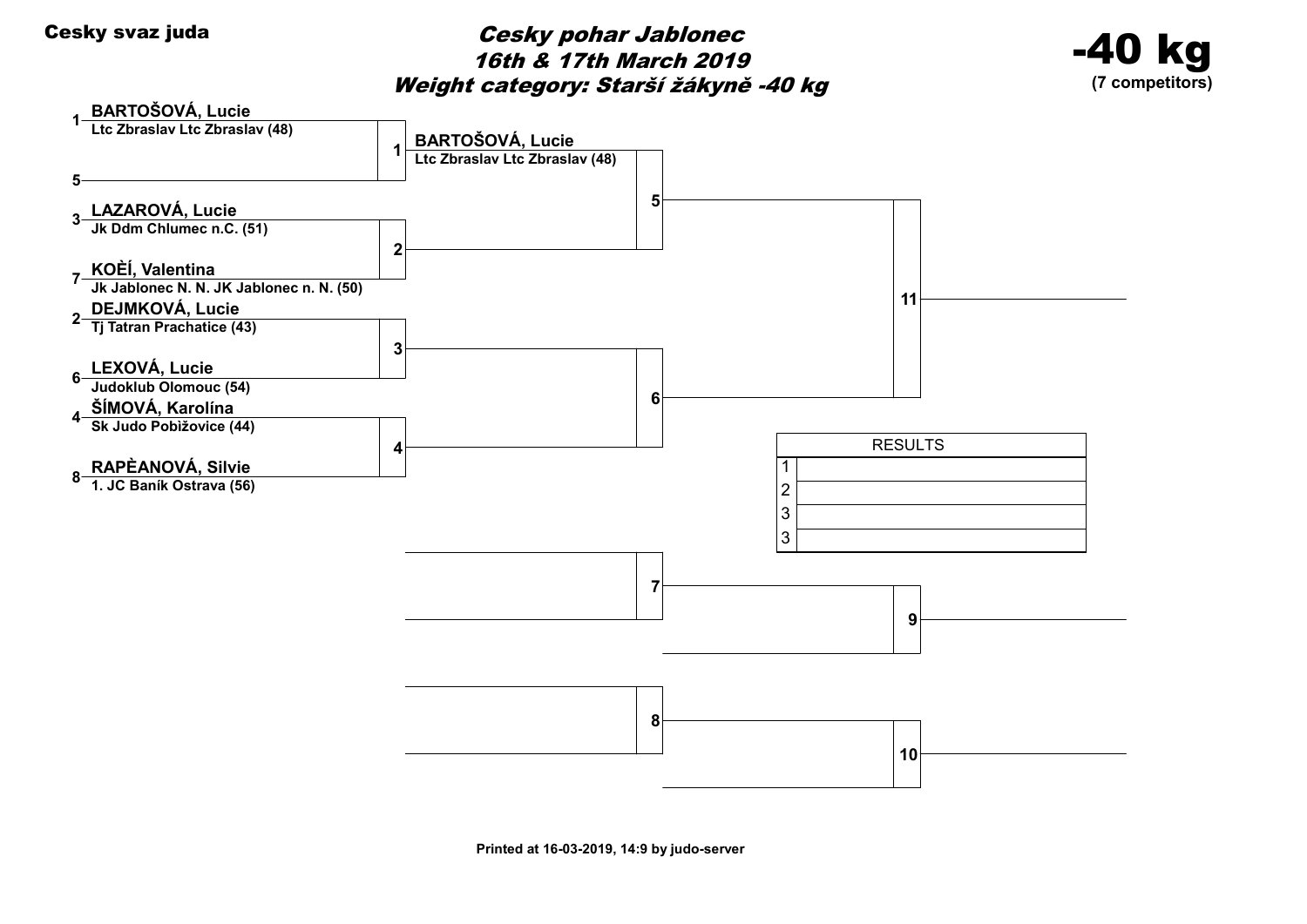### Cesky svaz juda<br>
Cesky svaz juda 16th & 17th March 2019 Weight category: Starší žákyně -44 kg



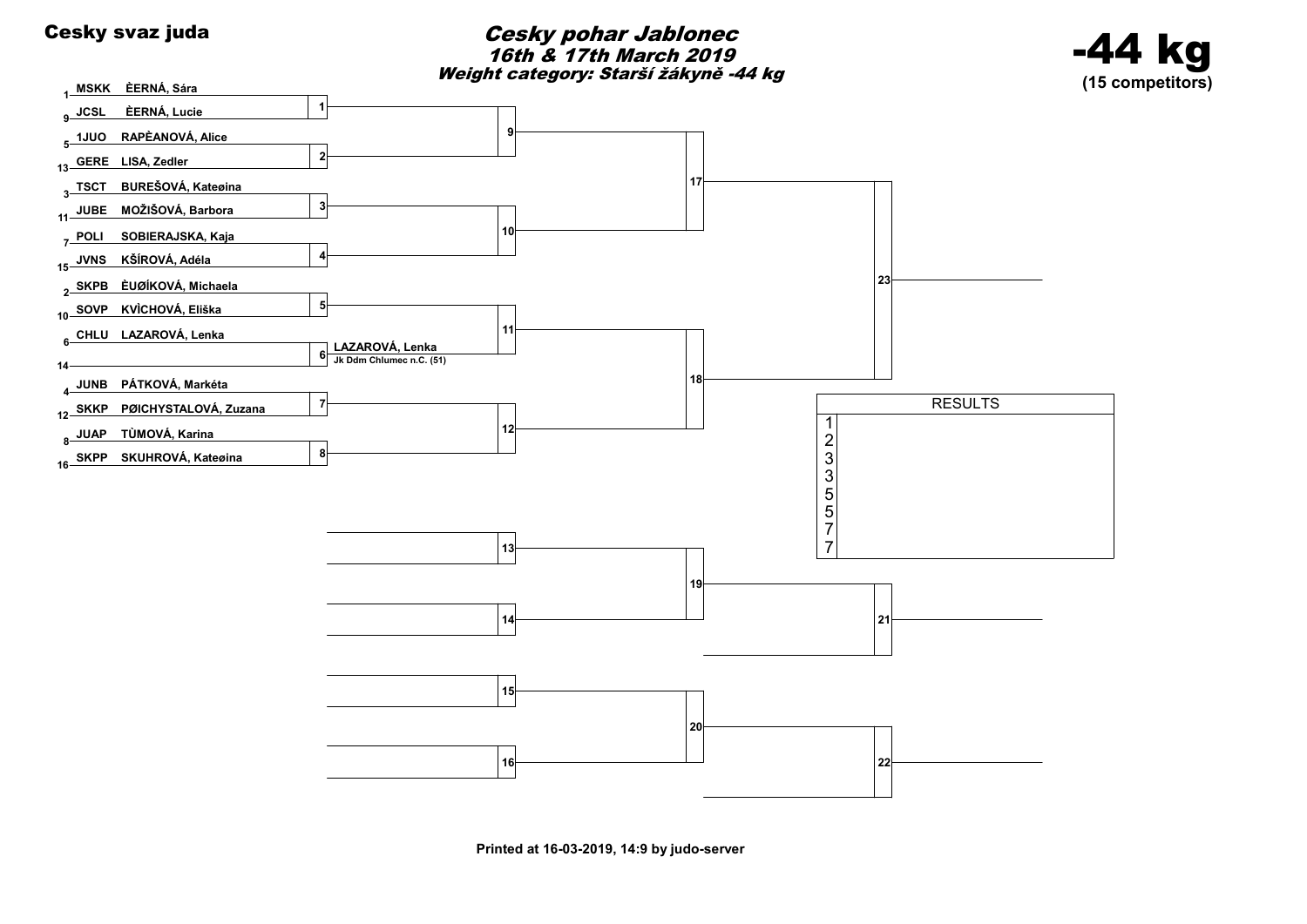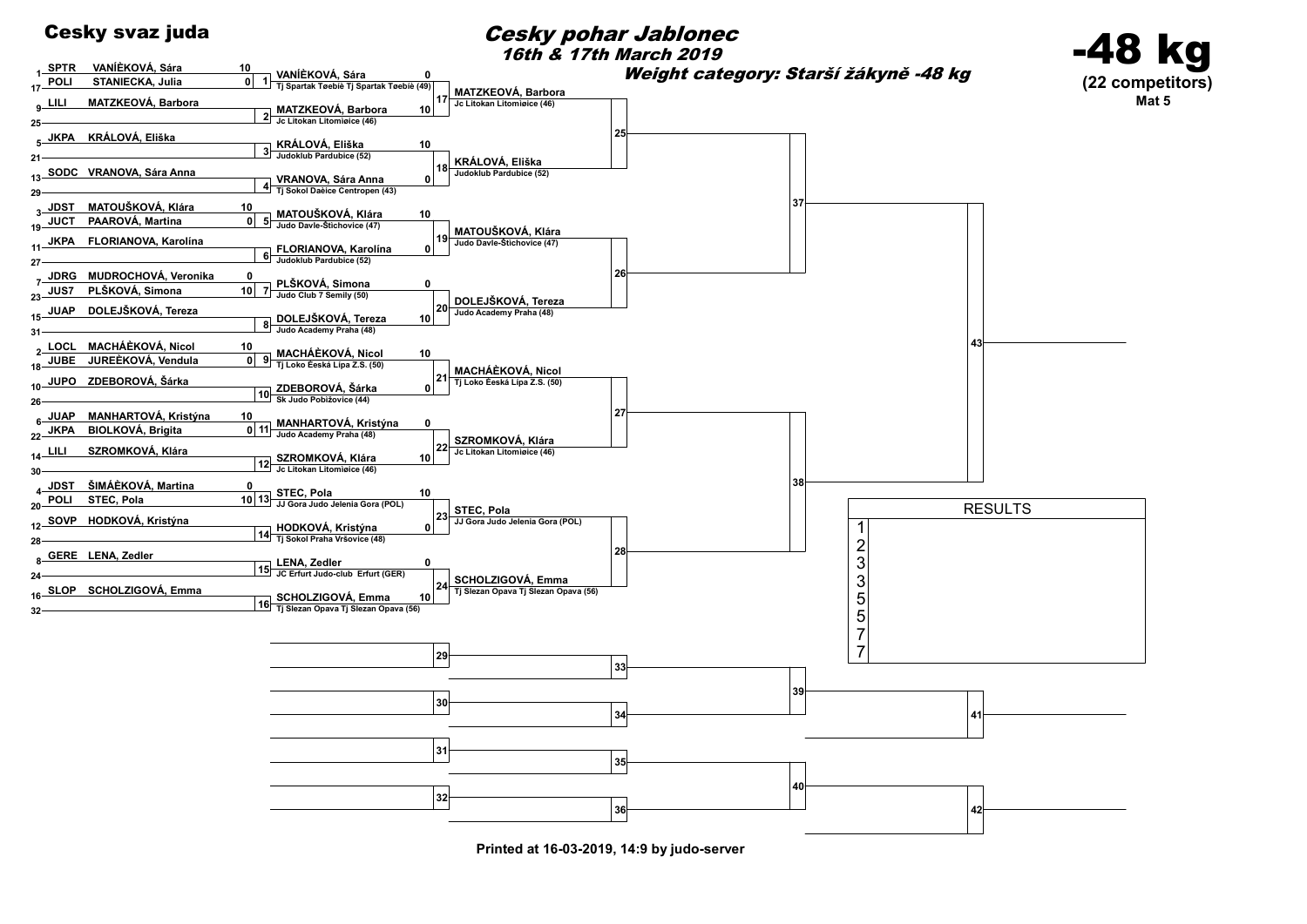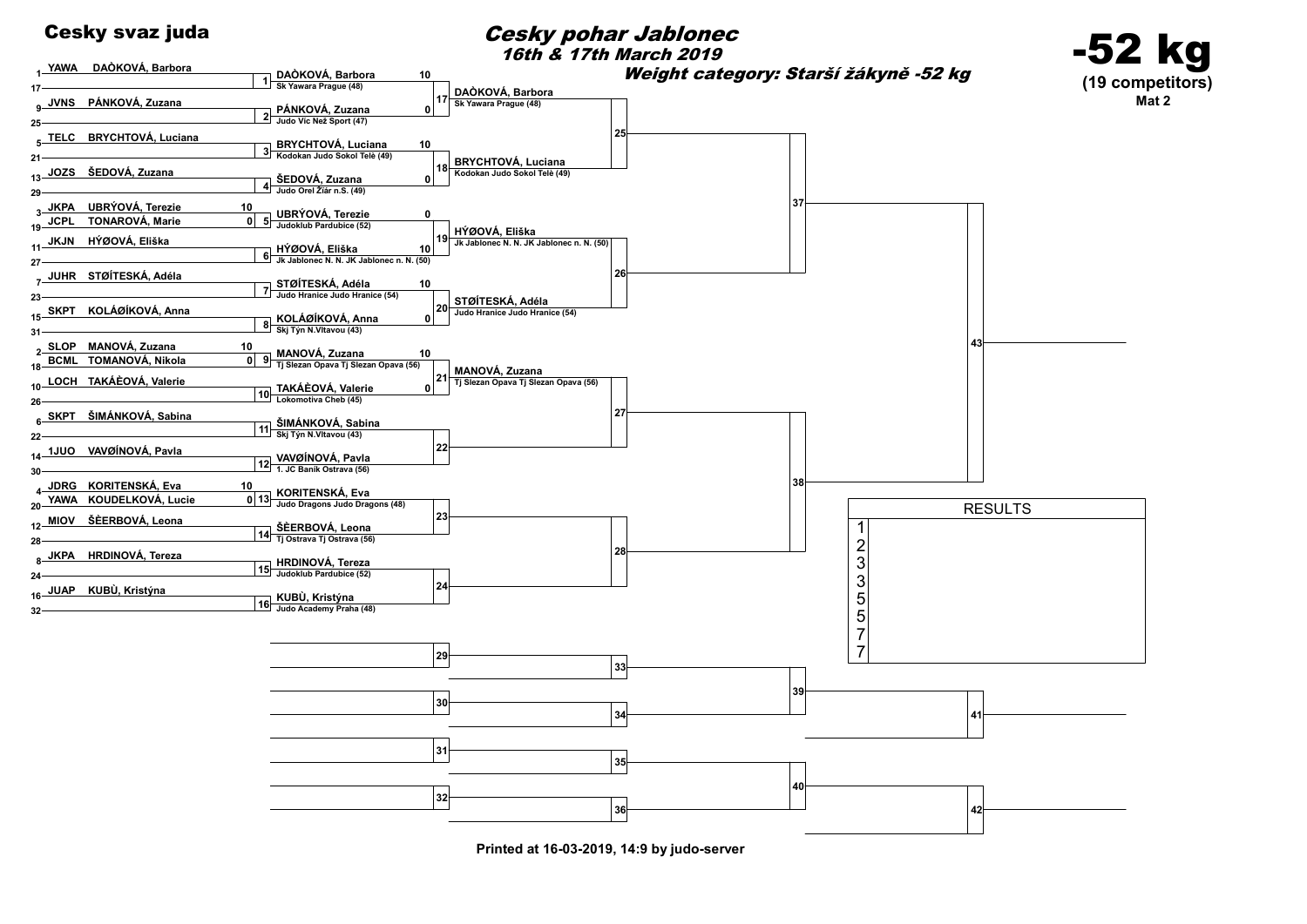

### Cesky svaz juda<br>
Cesky svaz juda 16th & 17th March 2019

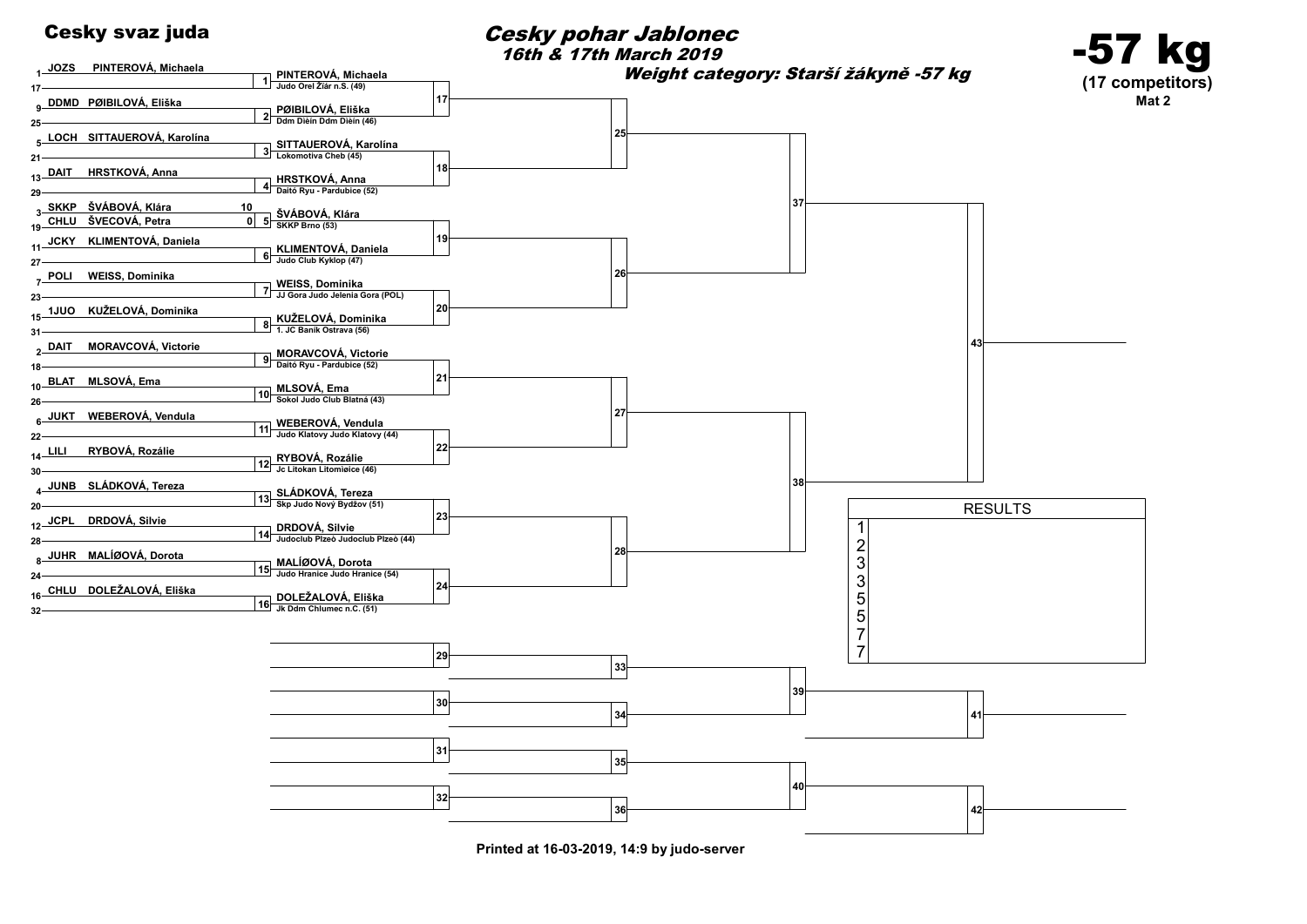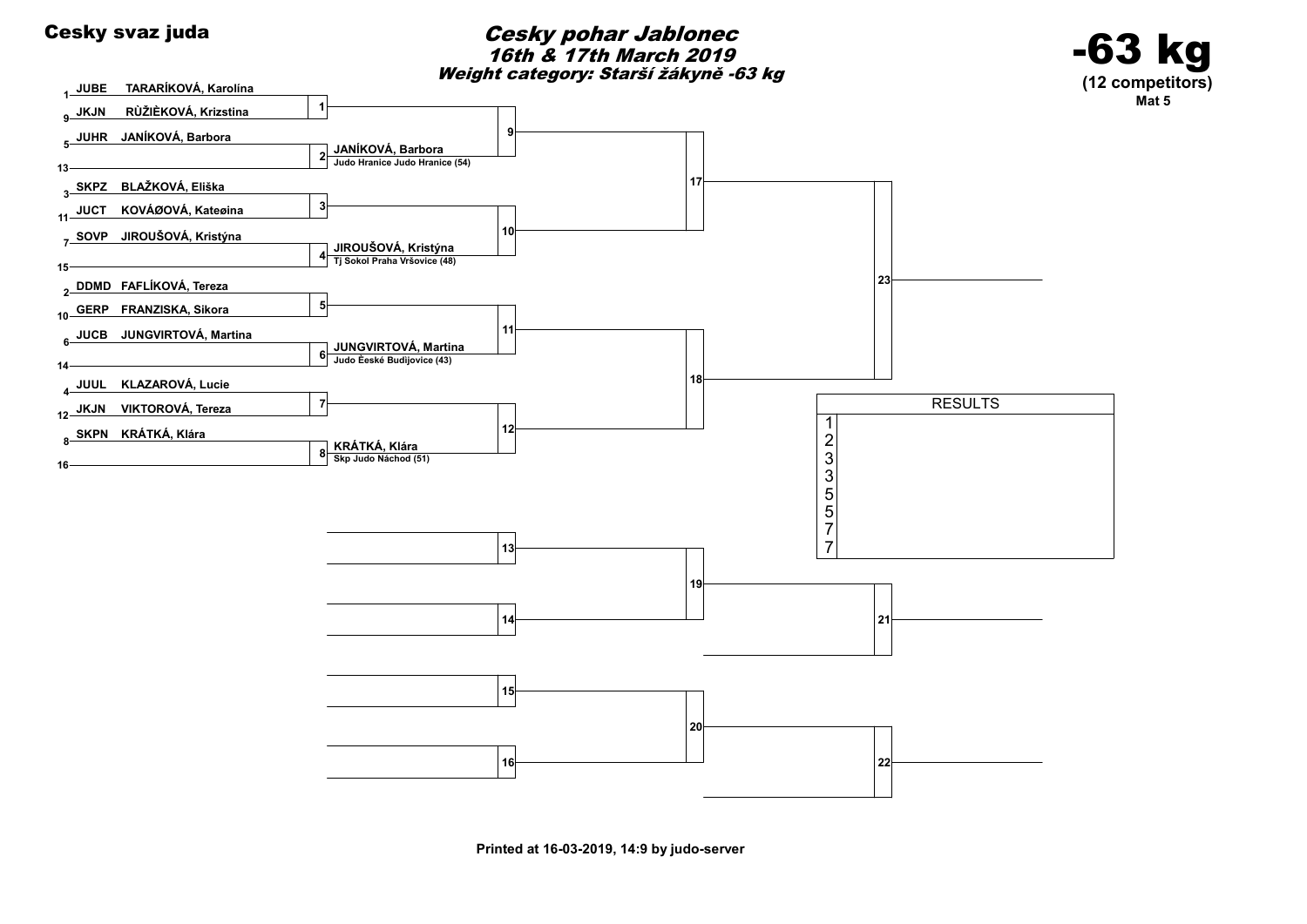# Cesky svaz juda Cesky pohar Jablonec

16th & 17th March 2019 Weight category: Starší žákyně +63 kg

|                                       |  | <b>Games</b> won   |     |
|---------------------------------------|--|--------------------|-----|
|                                       |  | <b>Gameresults</b> | Pl. |
| HOMOLKOVÁ, Veronika                   |  |                    |     |
| [Skp Judo Náchod Skp Judo Náchod (    |  |                    |     |
| VACHKOVÁ, Jana                        |  |                    |     |
| [Tj Sokol Praha Vršovice Tj Sokol Pra |  |                    |     |
| <b>BIELCZYKOVÁ, Eliška</b>            |  |                    |     |
| [Msk Judo Karviná Msk Judo Karviná    |  |                    |     |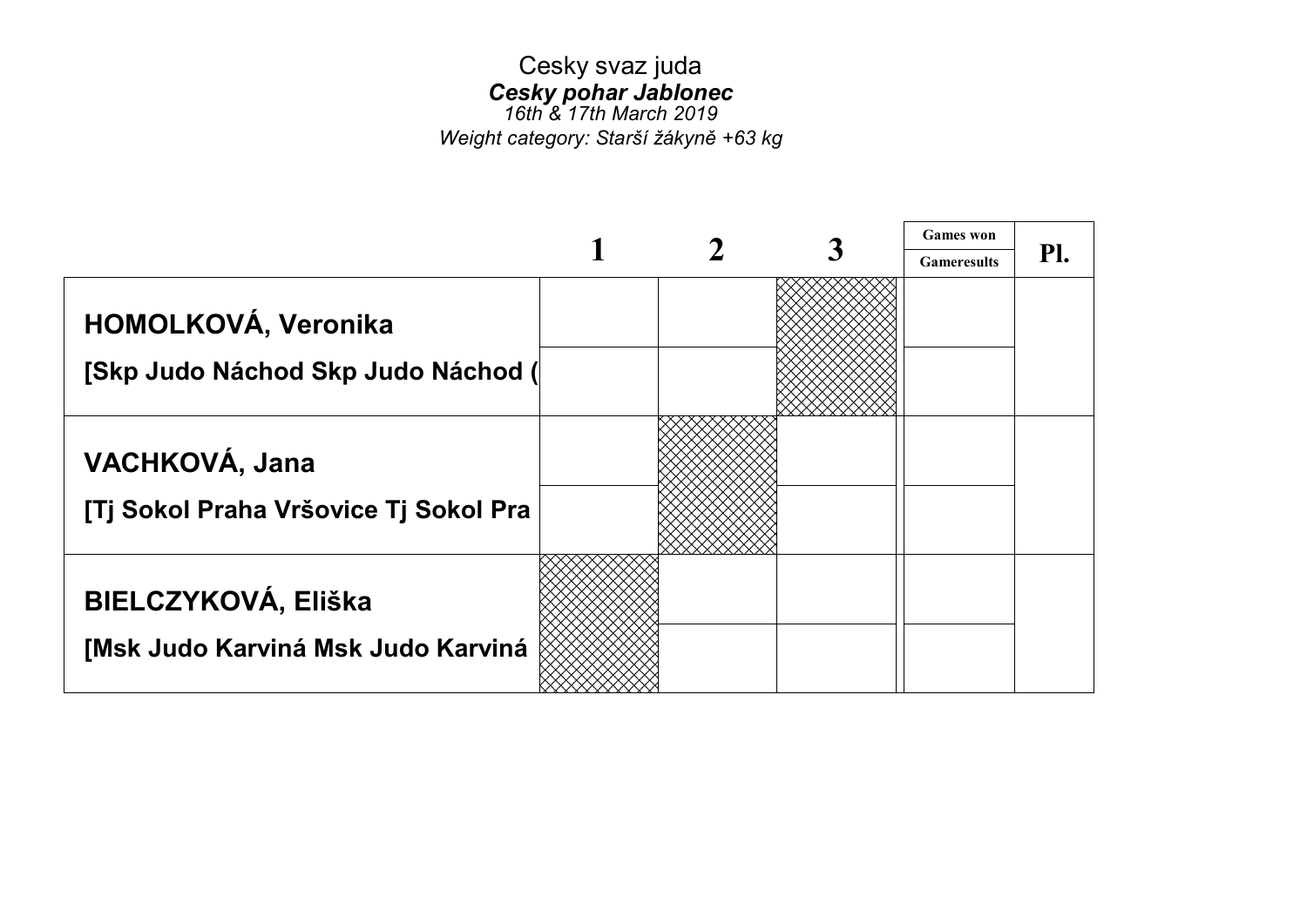

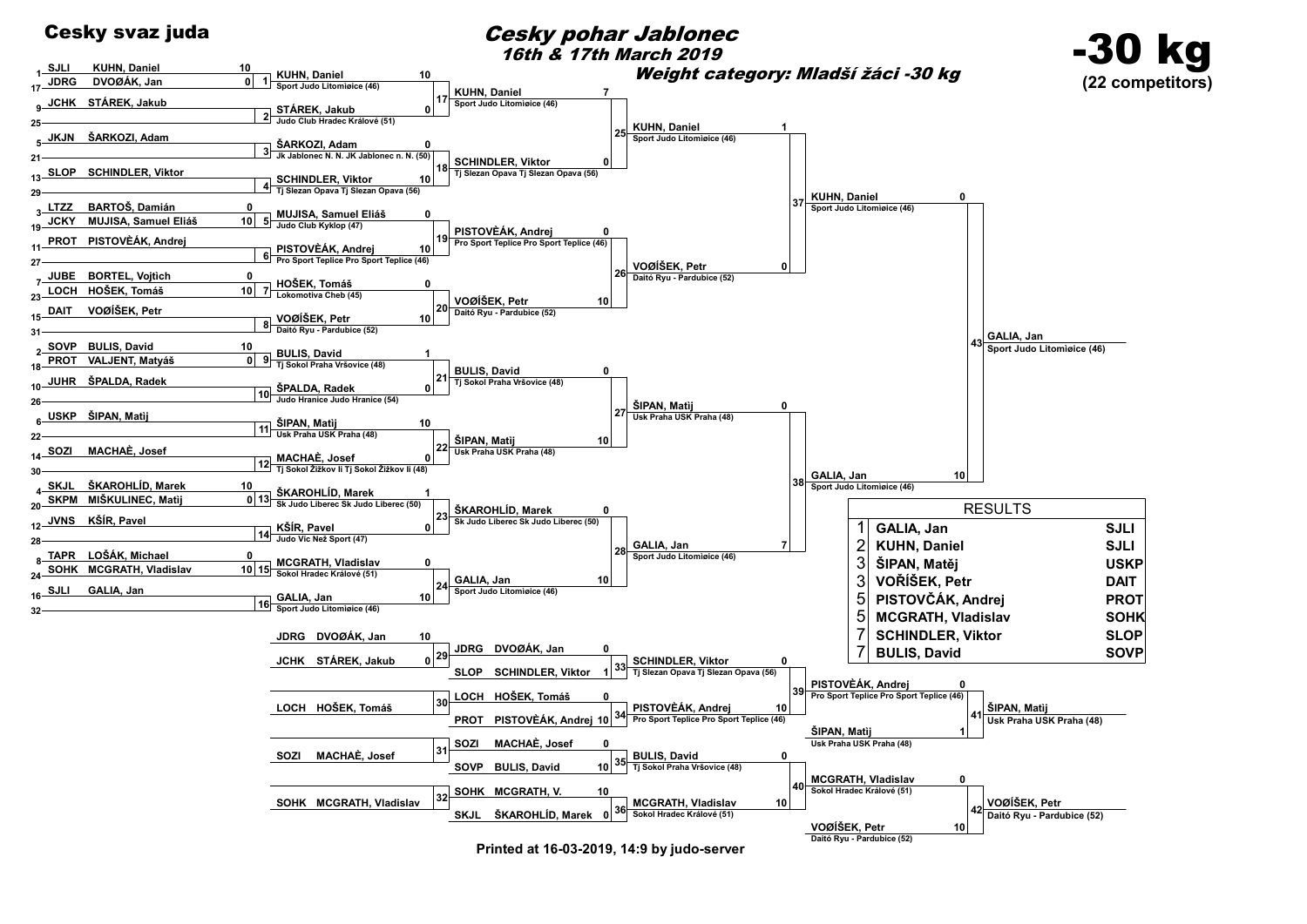

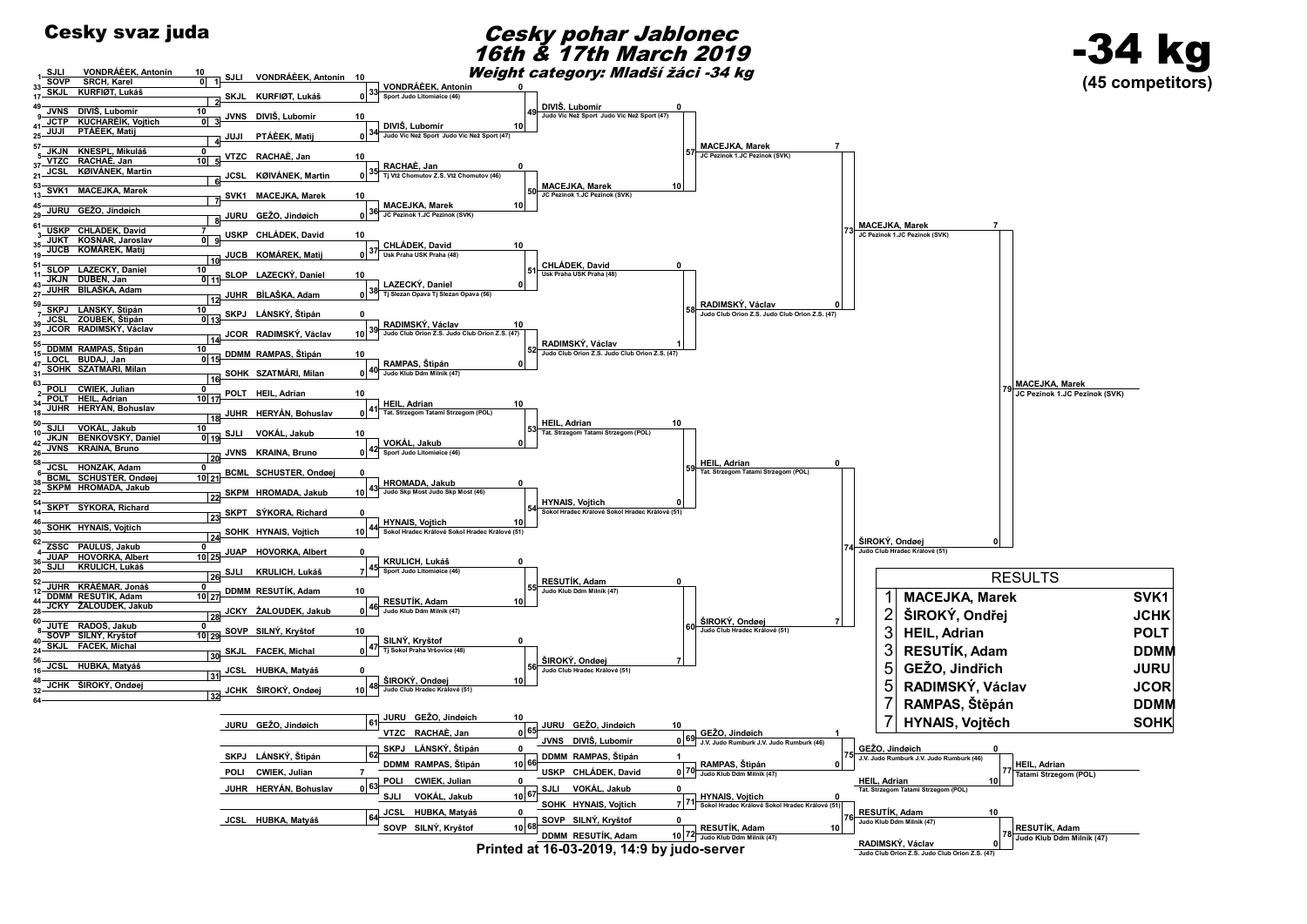

Printed at 16-03-2019, 14:9 by judo-server

page 1 of 2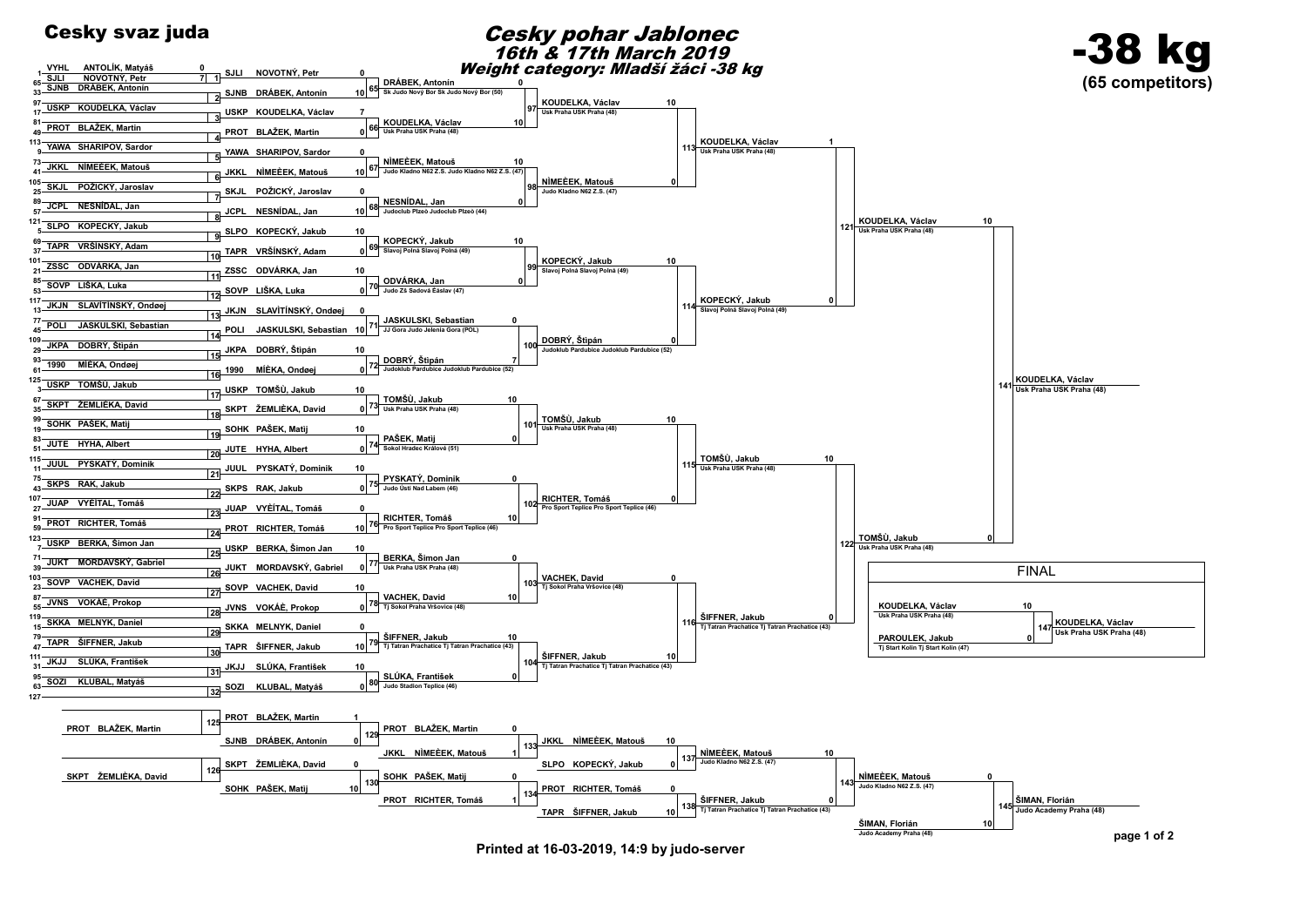USKP PEÈENKA, Marek

### Cesky svaz juda<br>
Cesky pohar Jablonec 16th & 17th March 2019 Weight category: Mladší žáci -38 kg



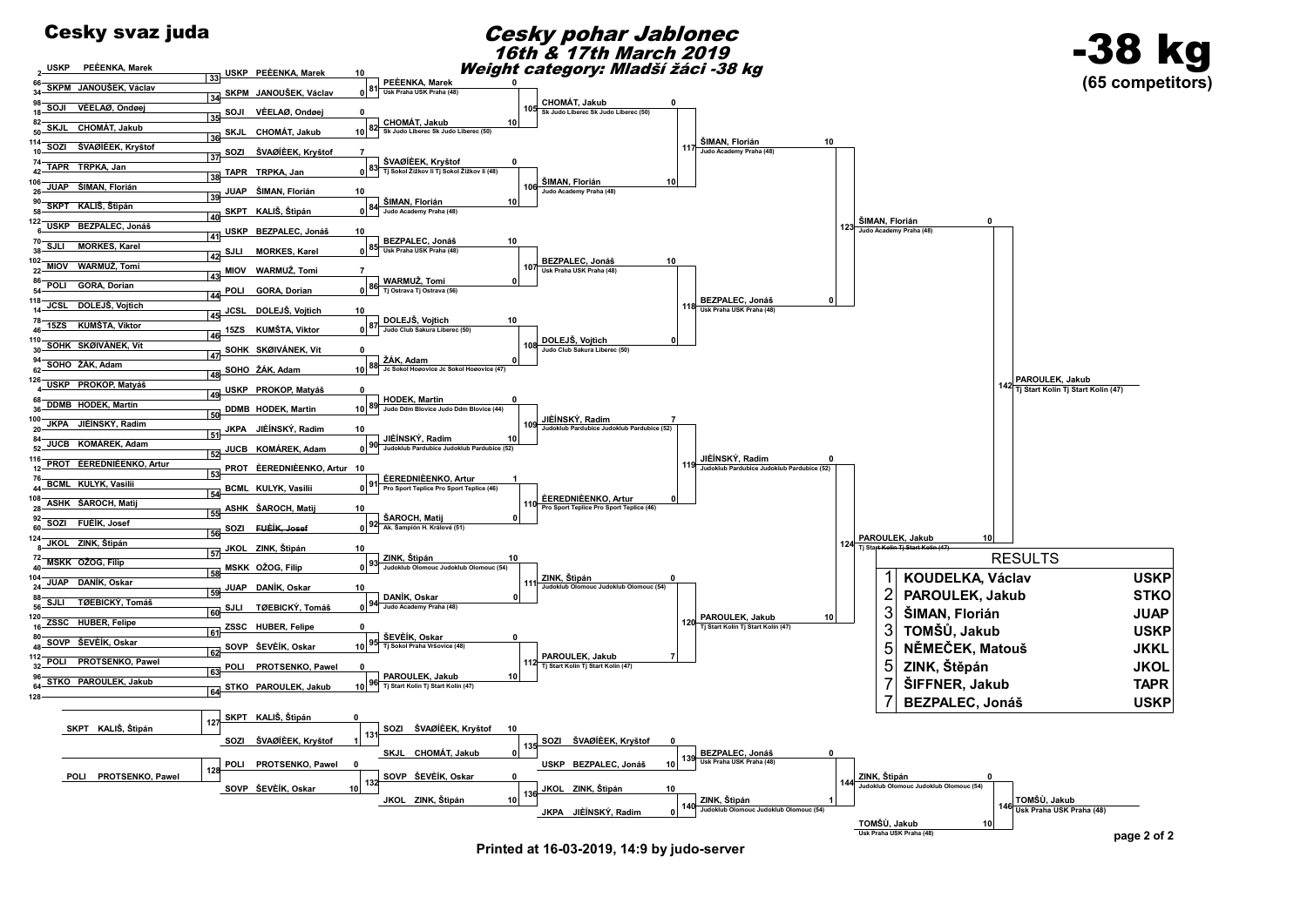



SOVP CIBULKA Vít Printed at 16-03-2019, 14:9 by judo-server

Jk Ddm Chlumec N. C. Jk Ddm Chlumec N. C. Jk Ddm Chlumec N. C. Jk Daniel Christ. C. Jk Daniel Christ. C. Jk Daniel Christ. C. Jk Daniel Christ. C. Jk Daniel Christ. C. Jk Daniel Christ. C. Jk Daniel Christ. C. Jk Daniel Ch

0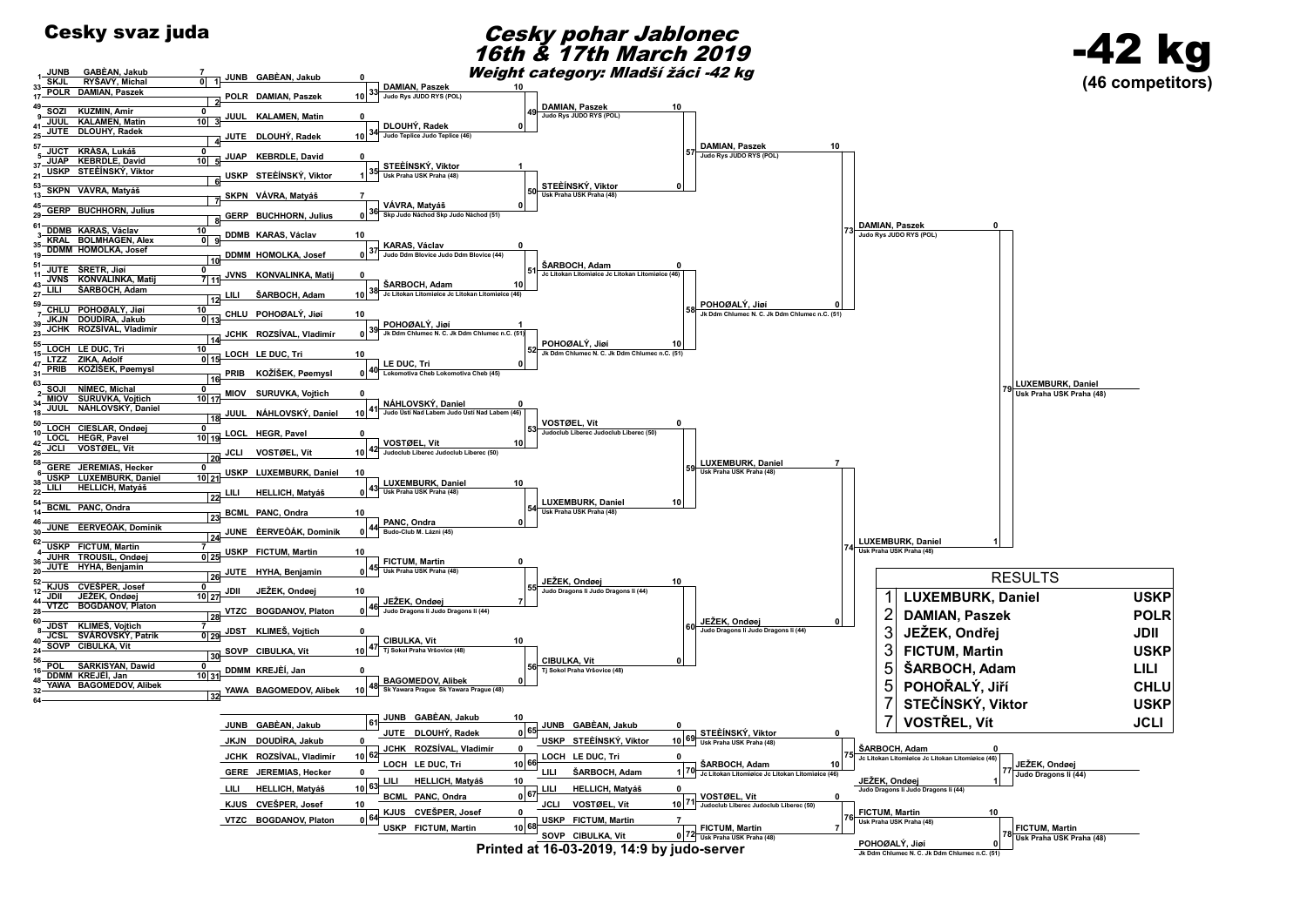

10

AIDARKEEV, Marsel

0

BCML AIDARKEEV, Marsel

1

Cesky svaz juda<br>
Cesky pohar Jablonec 16th & 17th March 2019

Weight category: Mladší žáci -46 kg



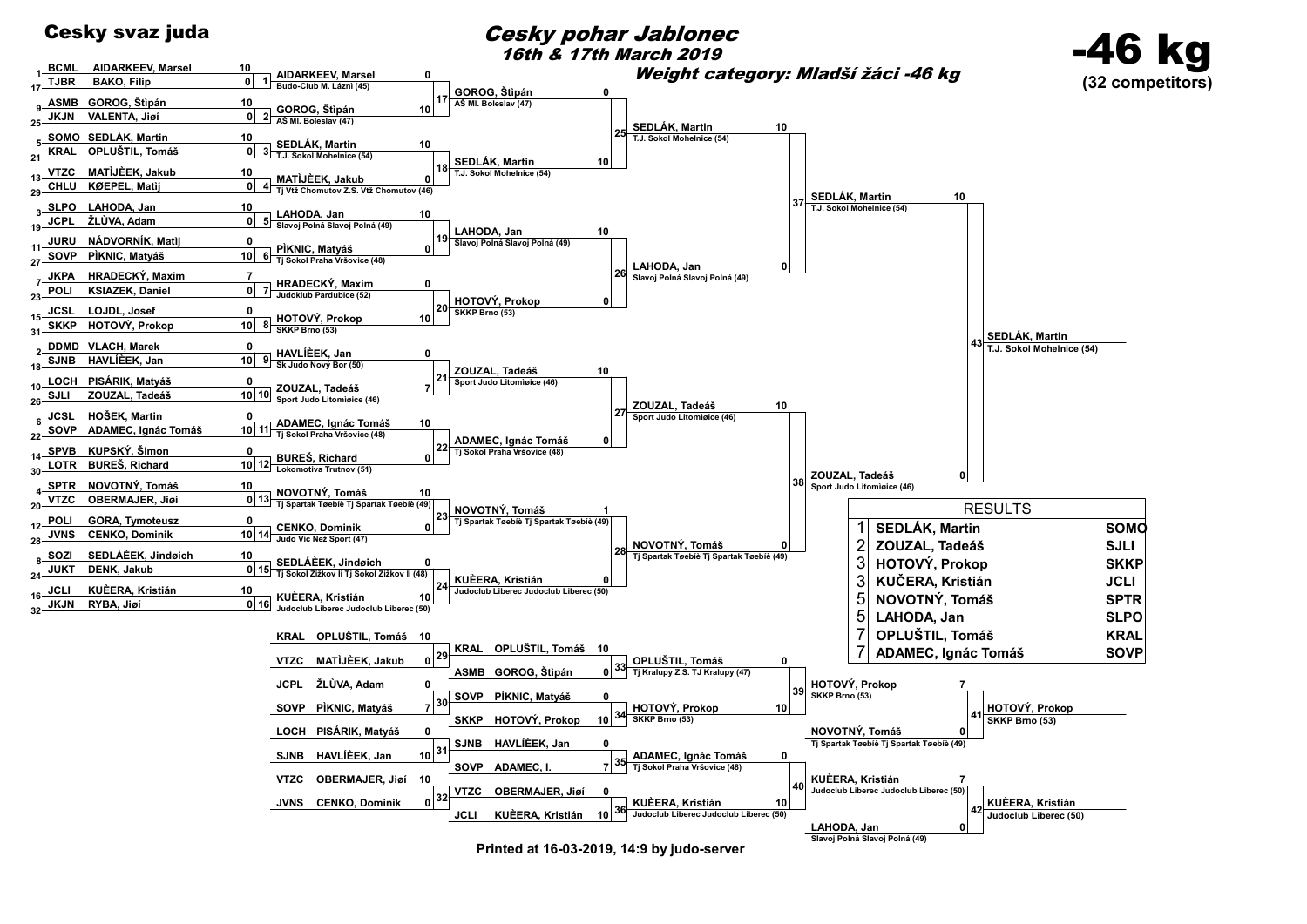

1

JINDØICH, Matyáš

10

JUAP JINDØICH, Matyáš

1

### Cesky svaz juda<br>
Cesky pohar Jablonec 16th & 17th March 2019

Weight category: Mladší žáci -50 kg



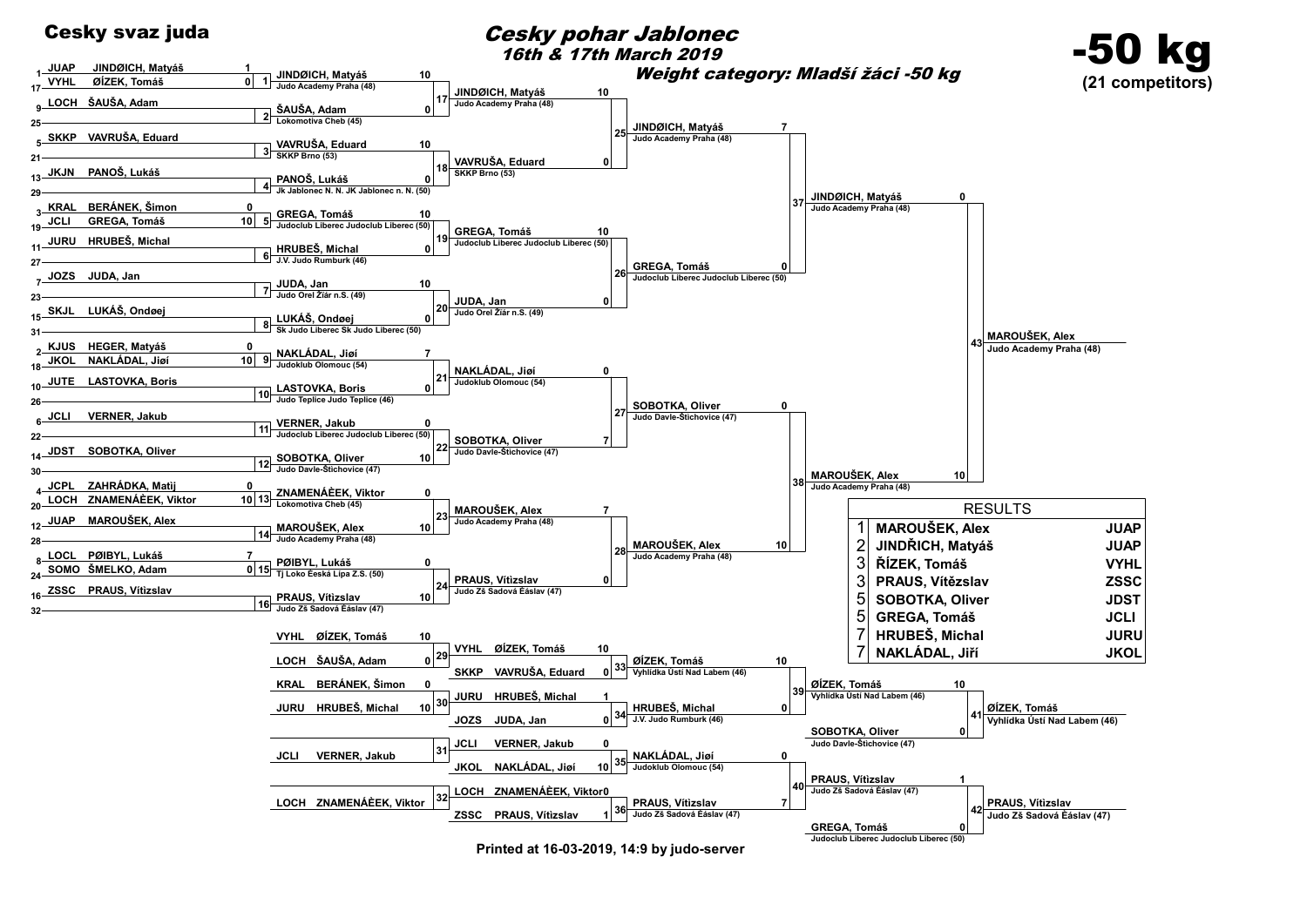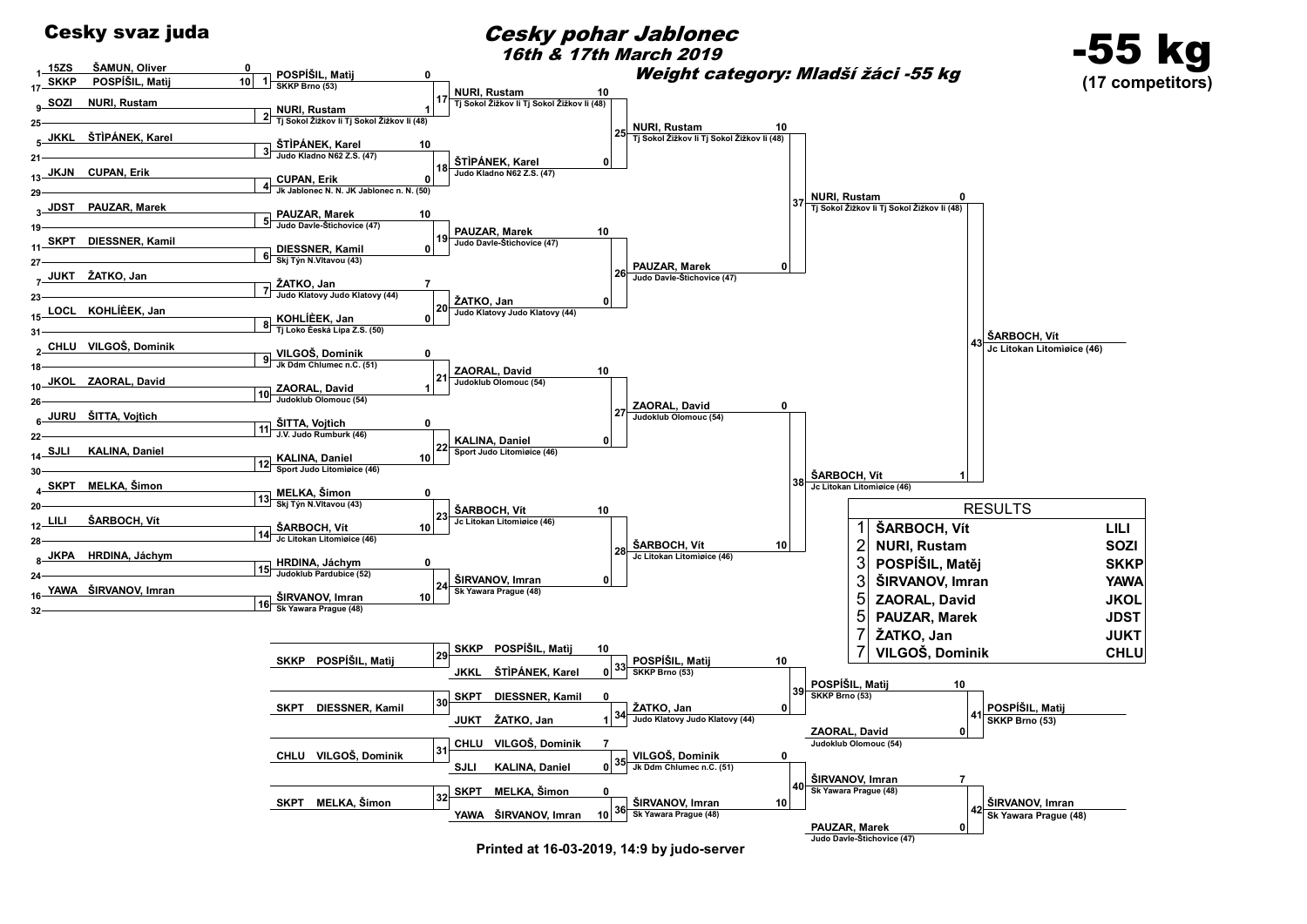

Printed at 16-03-2019, 14:9 by judo-server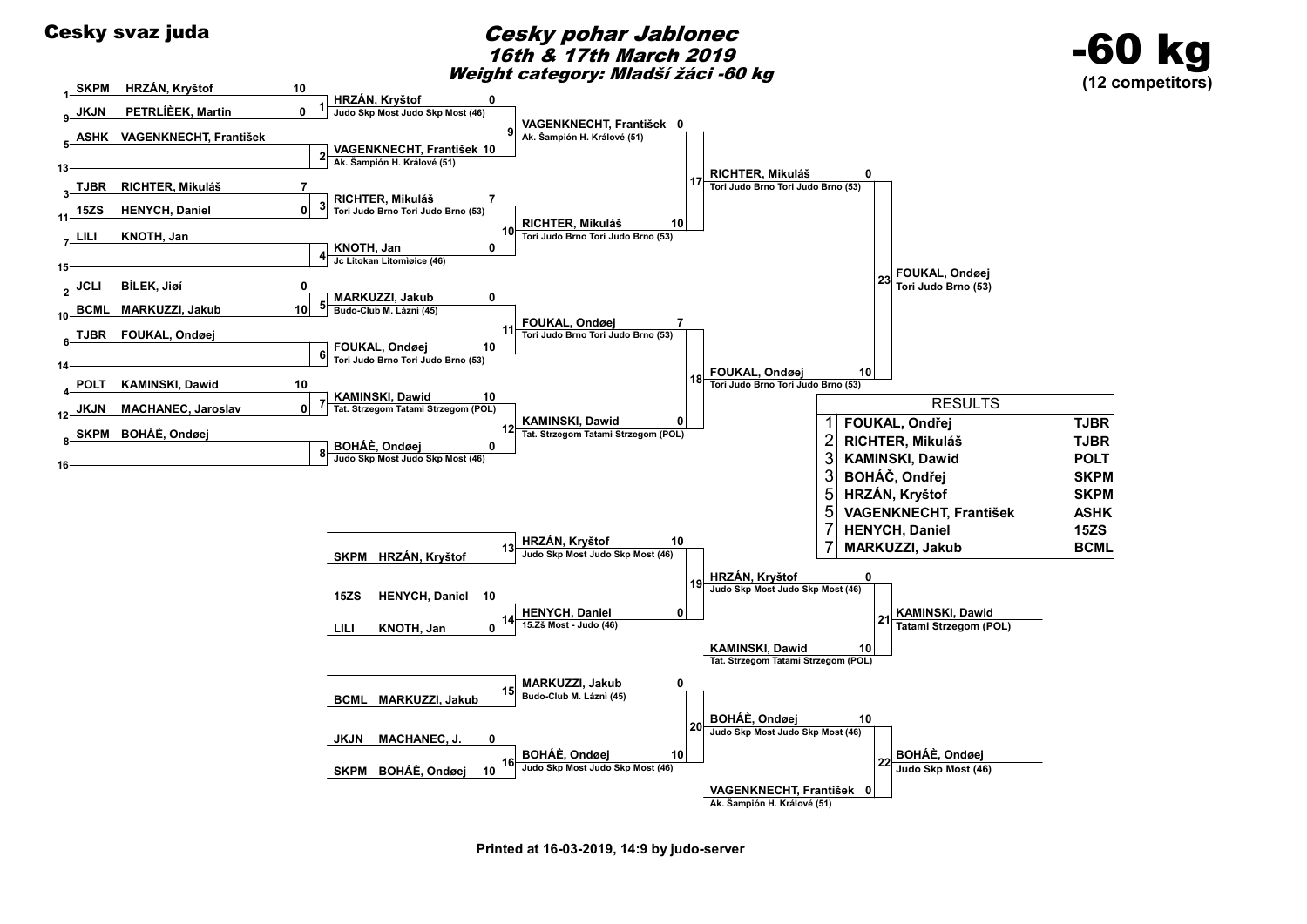### Cesky svaz juda Cesky pohar Jablonec 16th<sup>2</sup>'17th March 2019

Weight category: Mladší žáci -66 kg

|                                        |       |       |       |       |          |             |       |          |       |       | <b>Games</b> won   |     |
|----------------------------------------|-------|-------|-------|-------|----------|-------------|-------|----------|-------|-------|--------------------|-----|
|                                        |       |       | 3     | 4     | 5        | 6           |       | 8        | 9     | 10    | <b>Gameresults</b> | Pl. |
| DVOŘÁK, Michal                         | 1     |       | 1     |       |          | $\mathbf 0$ |       |          |       |       | 3                  |     |
| [Tj Loko Česká Lípa Z.S. Tj Loko Če    | 02000 |       | 02000 |       |          | 00000       |       |          | 02000 |       | 30                 |     |
| <b>KRÁL, Matěj</b>                     | 0     |       |       | 0     |          |             | 0     |          |       | 0     |                    | 5   |
| [Judoclub Plzeň Judoclub Plzeň (44)    | 00000 |       |       | 00000 |          |             | 00000 |          |       | 00001 |                    |     |
| HRABÁK, Bronislav                      |       |       |       | 1     |          |             |       |          |       |       | 4                  |     |
| [Jc Litokan Litoměřice Jc Litokan Lit) |       | 10000 |       | 10000 |          | 01000       |       | 02000    |       |       | 40                 |     |
| <b>STOPPIERA, Marvin</b>               |       | 0     |       |       | $\bf{0}$ |             |       |          | 0     |       |                    |     |
| [PSC Bautzen PSC Bautzen (GER)]        |       | 00000 |       |       | 00000    |             | 10000 |          | 00000 |       | 10                 |     |
| KONEČNÝ, Petr                          |       |       | 0     |       | 1        |             |       | $\Omega$ |       | 1     | $\mathbf 2$        | 3   |
| [Tori Judo Brno Tori Judo Brno (53)]   |       |       | 00000 |       | 01000    |             |       | 00000    |       | 10000 | 20                 |     |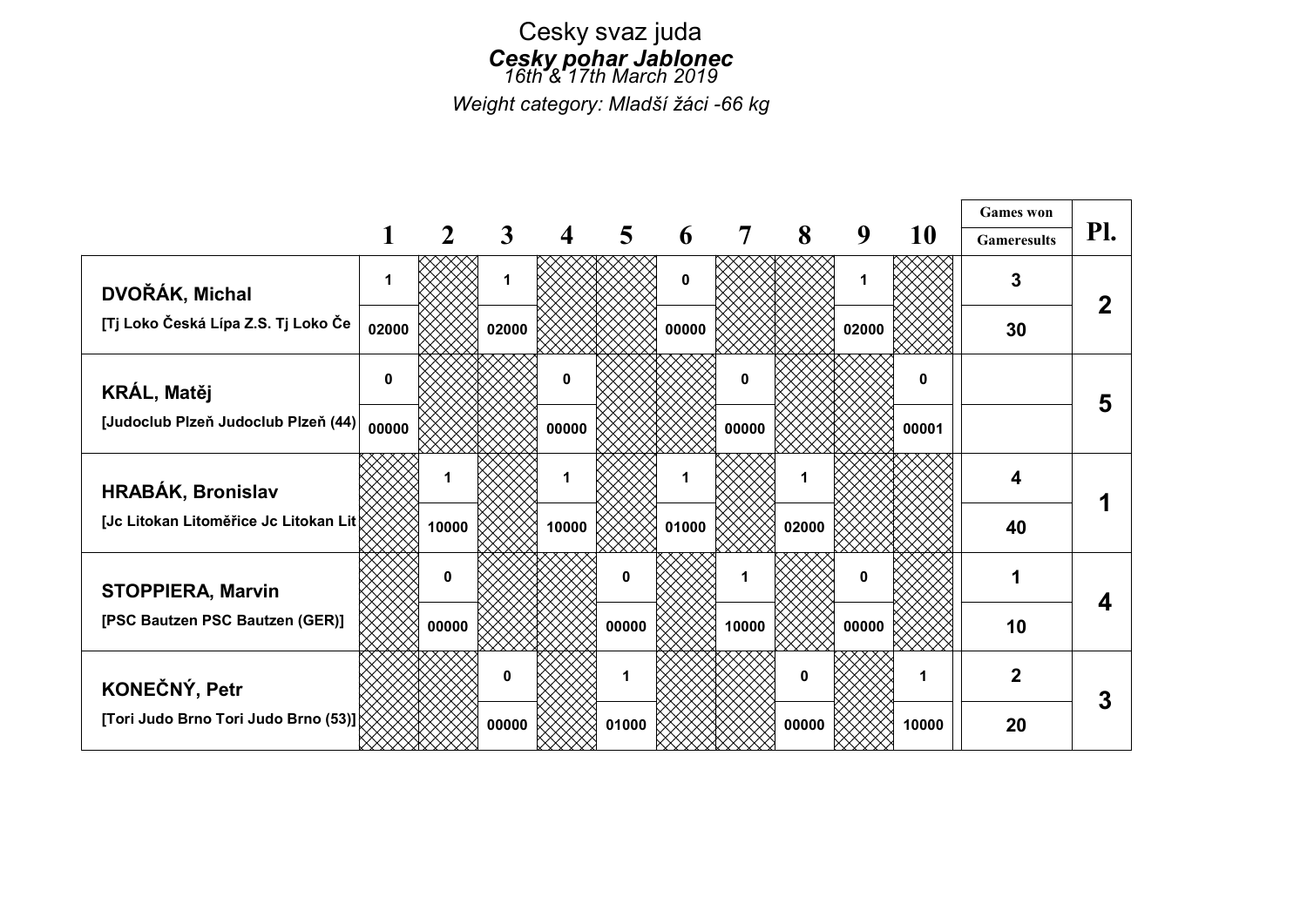# Cesky svaz juda Cesky pohar Jablonec

16th & 17th March 2019 Weight category: Mladší žáci +66 kg

|                                        |                |       |       | <b>Games</b> won   |     |
|----------------------------------------|----------------|-------|-------|--------------------|-----|
|                                        |                |       |       | <b>Gameresults</b> | Pl. |
| NOVÁK, Pravoslav                       | 1              | 0     |       |                    |     |
| [Skp Benešov SKP Benešov (47)]         | 01001          | 00001 |       | 7                  |     |
| <b>HOLZKNECHT, Jakub</b>               | $\bf{0}$       |       | 0     |                    | 3   |
| [Pro Sport Teplice Pro Sport Teplice ( | 00001<br>00000 |       |       |                    |     |
| <b>PERNSTECHR, Martin</b>              |                |       |       | $\mathbf{2}$       |     |
| [Pro Sport Teplice Pro Sport Teplice ( |                | 00000 | 10000 | 11                 |     |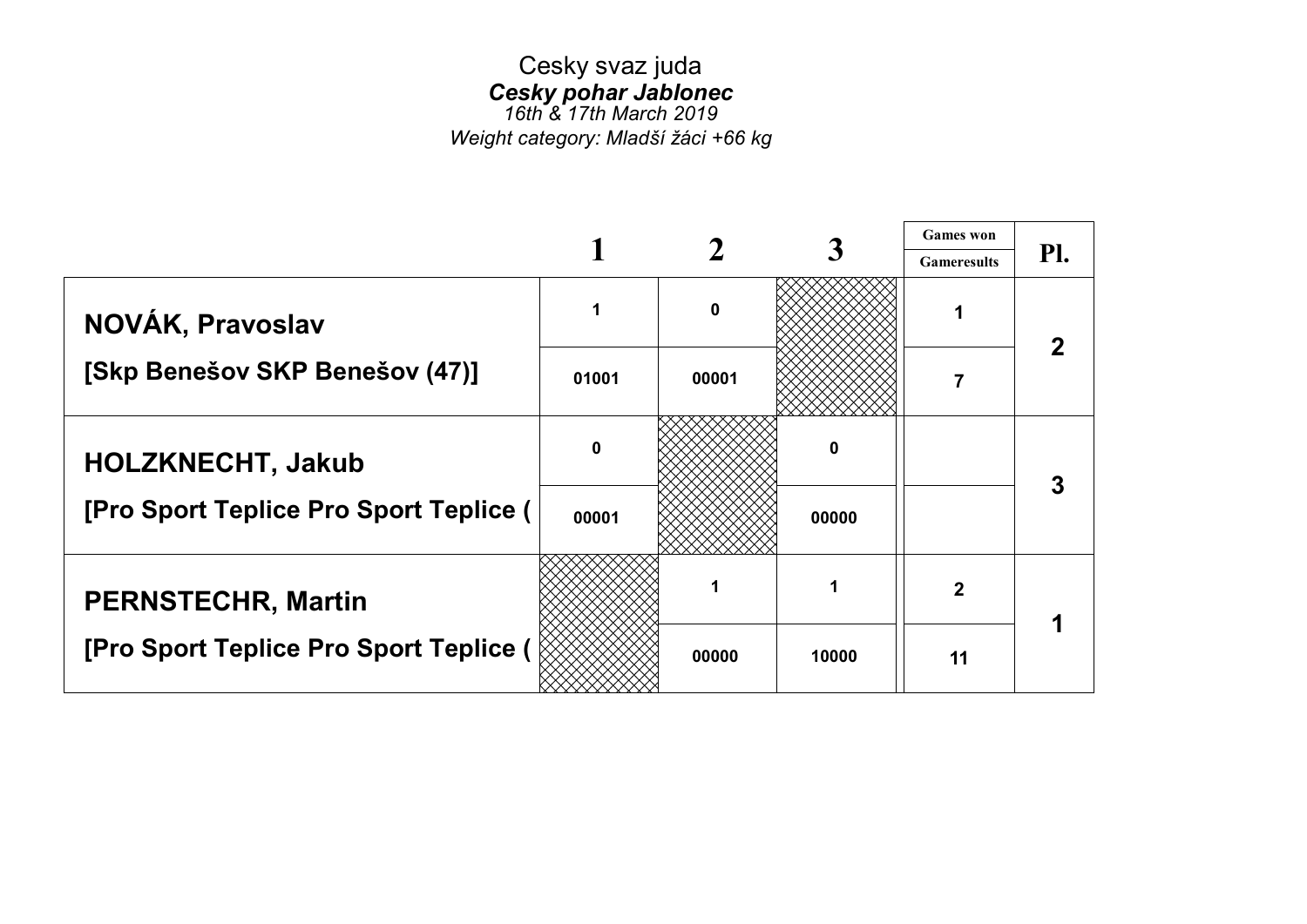

Printed at 16-03-2019, 14:9 by judo-server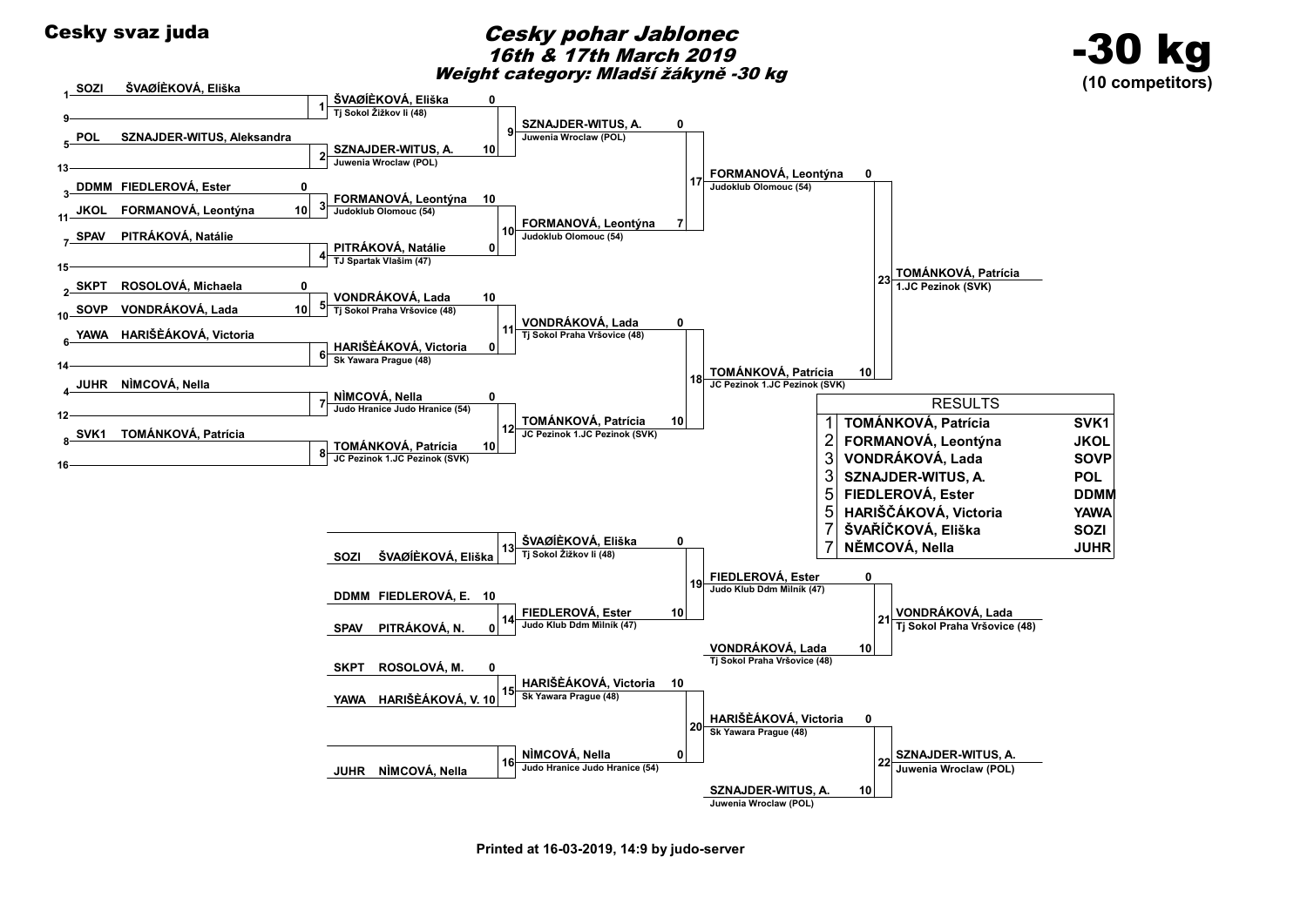# Cesky svaz juda<br>
Cesky pohar Jablonec 16th & 17th March 2019 Weight category: Mladší žákyně -33 kg



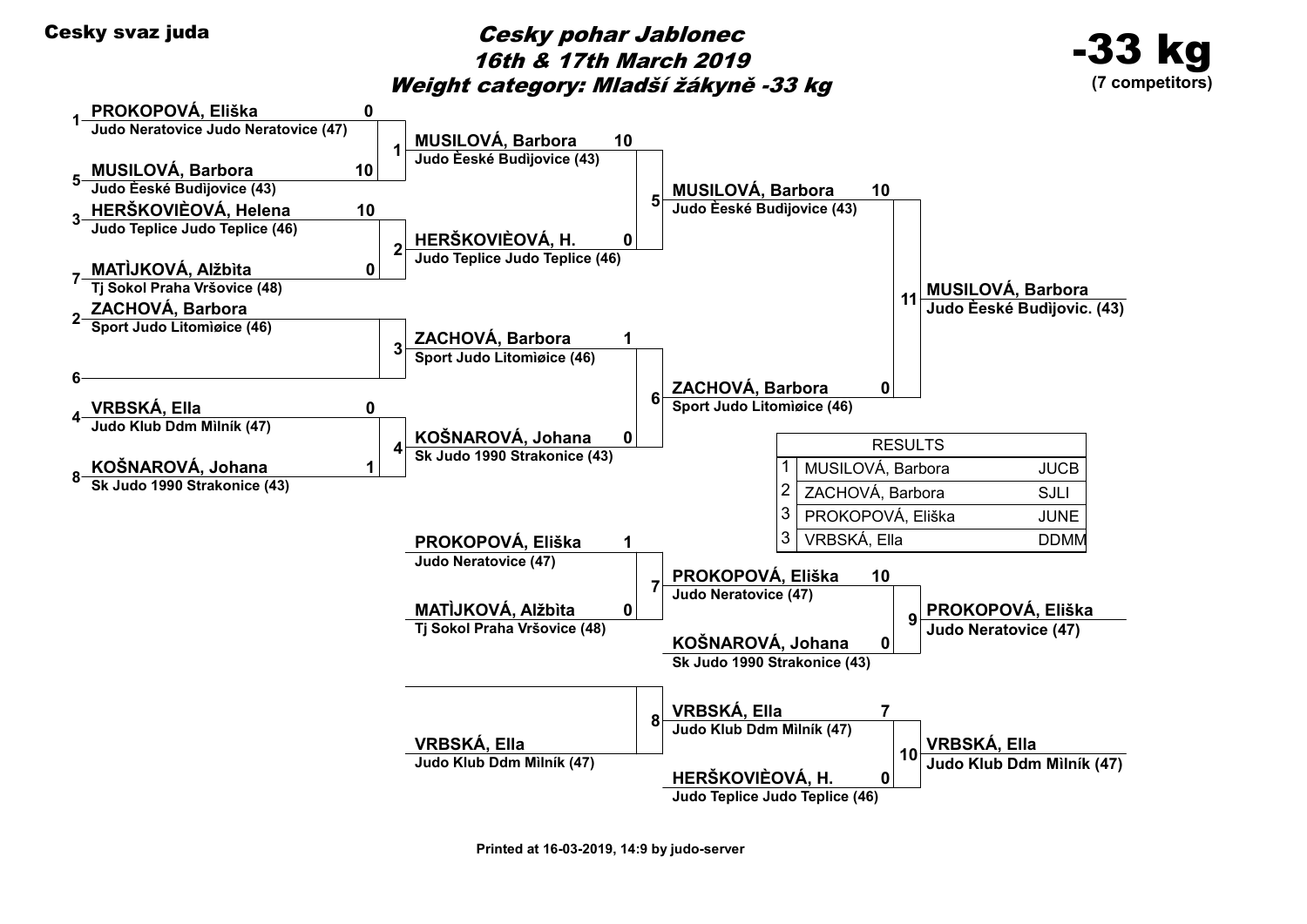

DDMM VRBSKÁ, Nikol

### Cesky svaz juda<br>
Cesky pohar Jablonec 16th & 17th March 2019



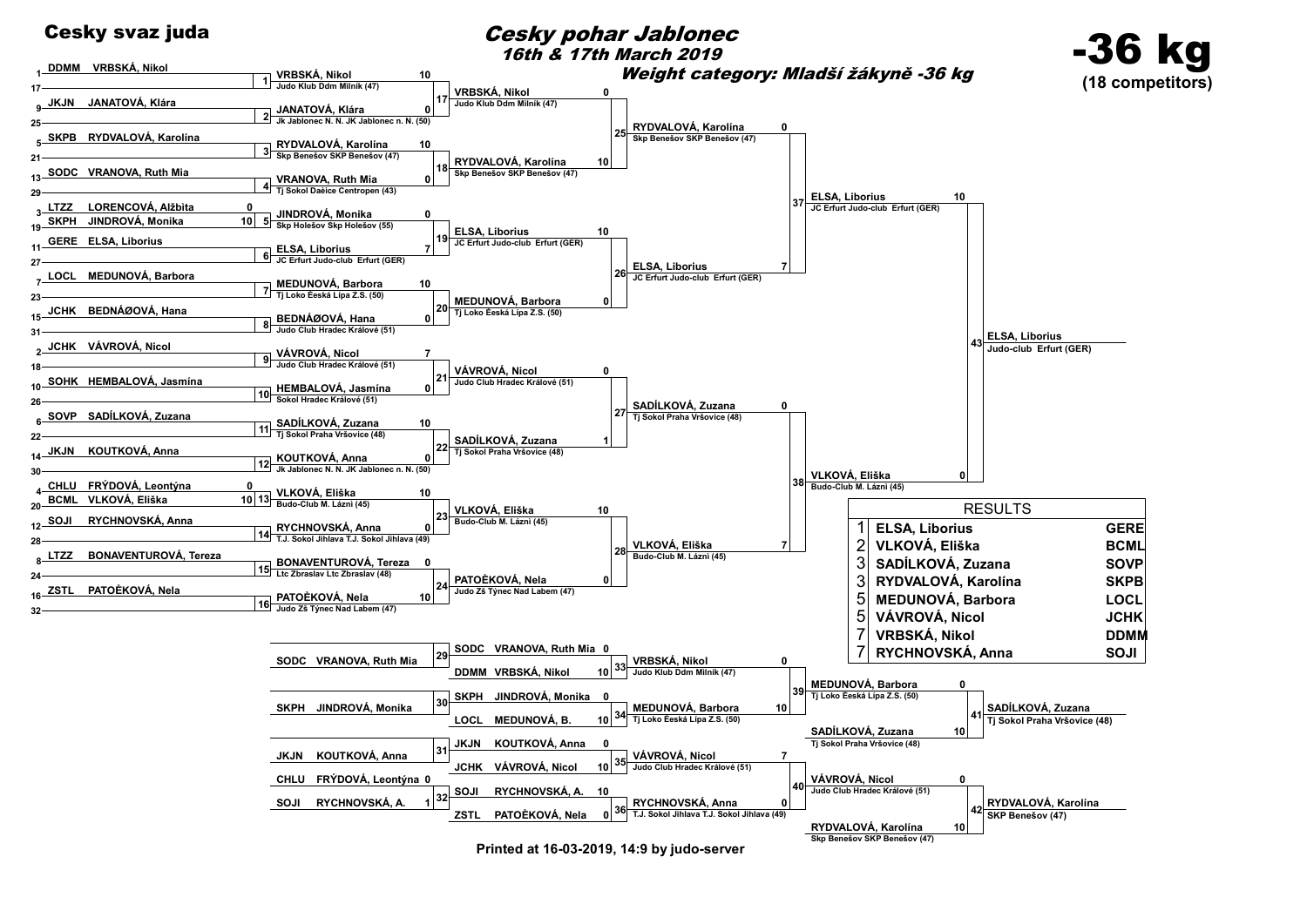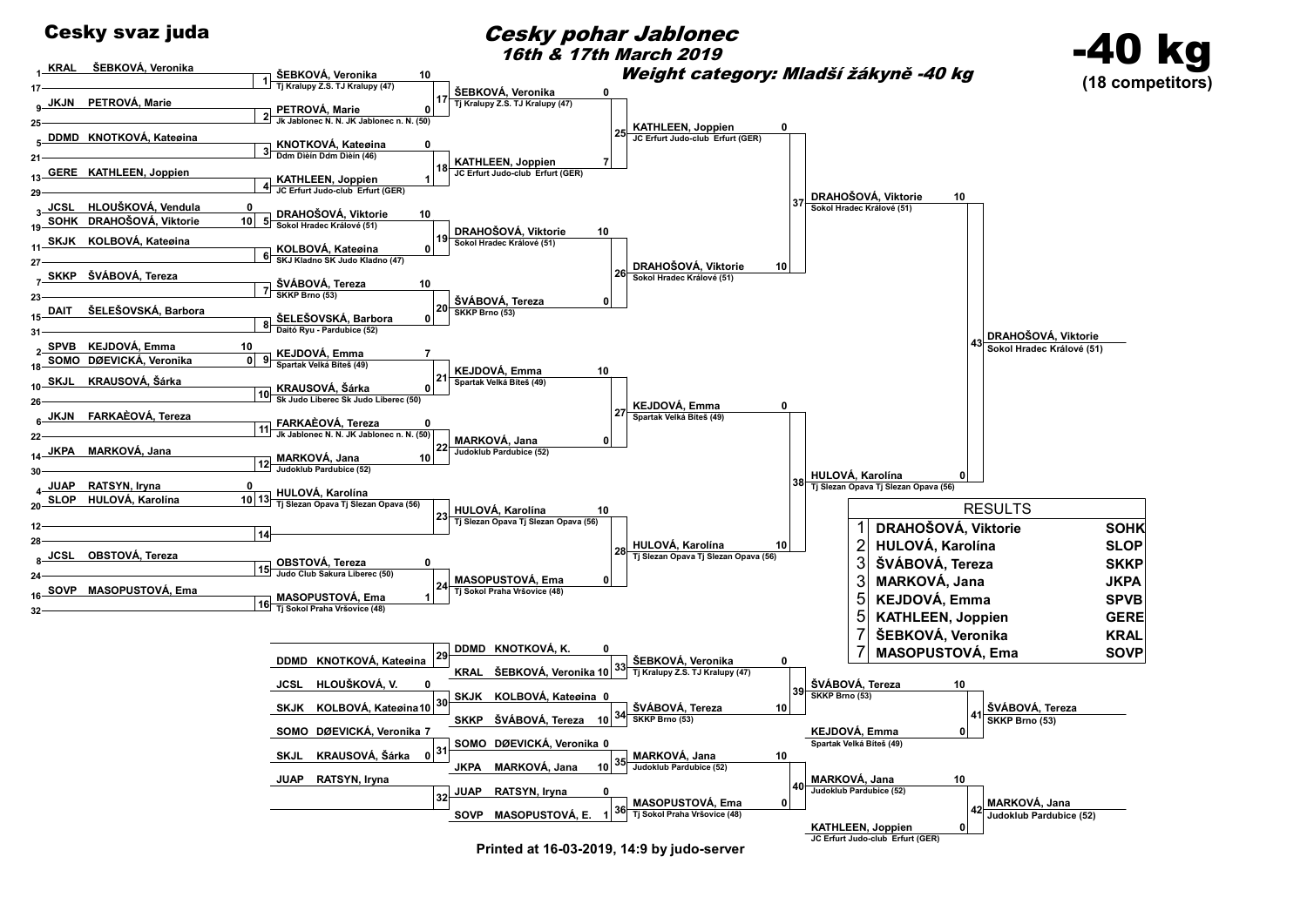

1 17

9 25

5  $2<sub>1</sub>$ 

13 29

3 19

11 27

7 23

15 31

> 2 18

10 26

6 22

14 30

> 4 20

12 28

8 24

16 32

Cesky svaz juda<br>
Cesky pohar Jablonec 16th & 17th March 2019

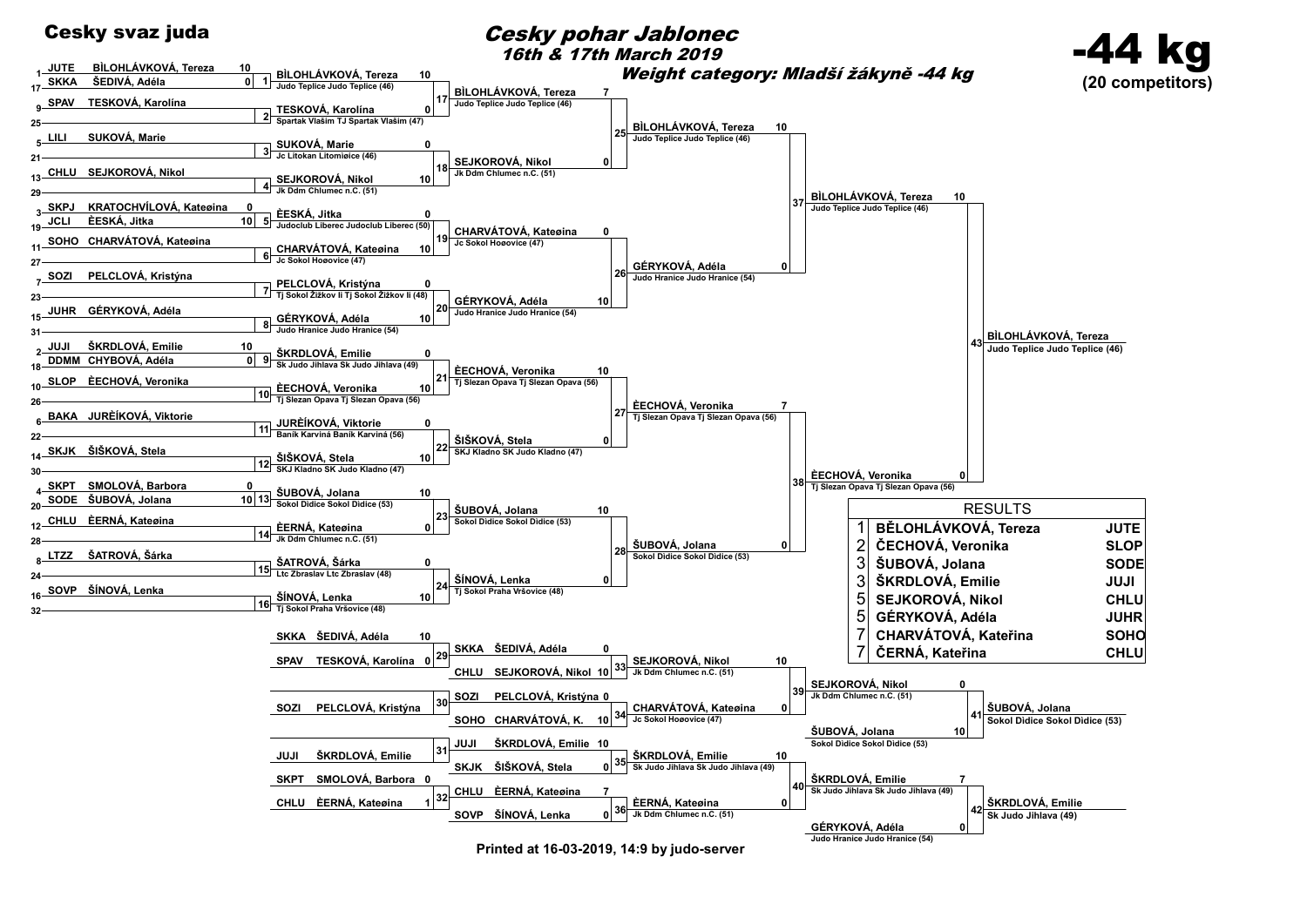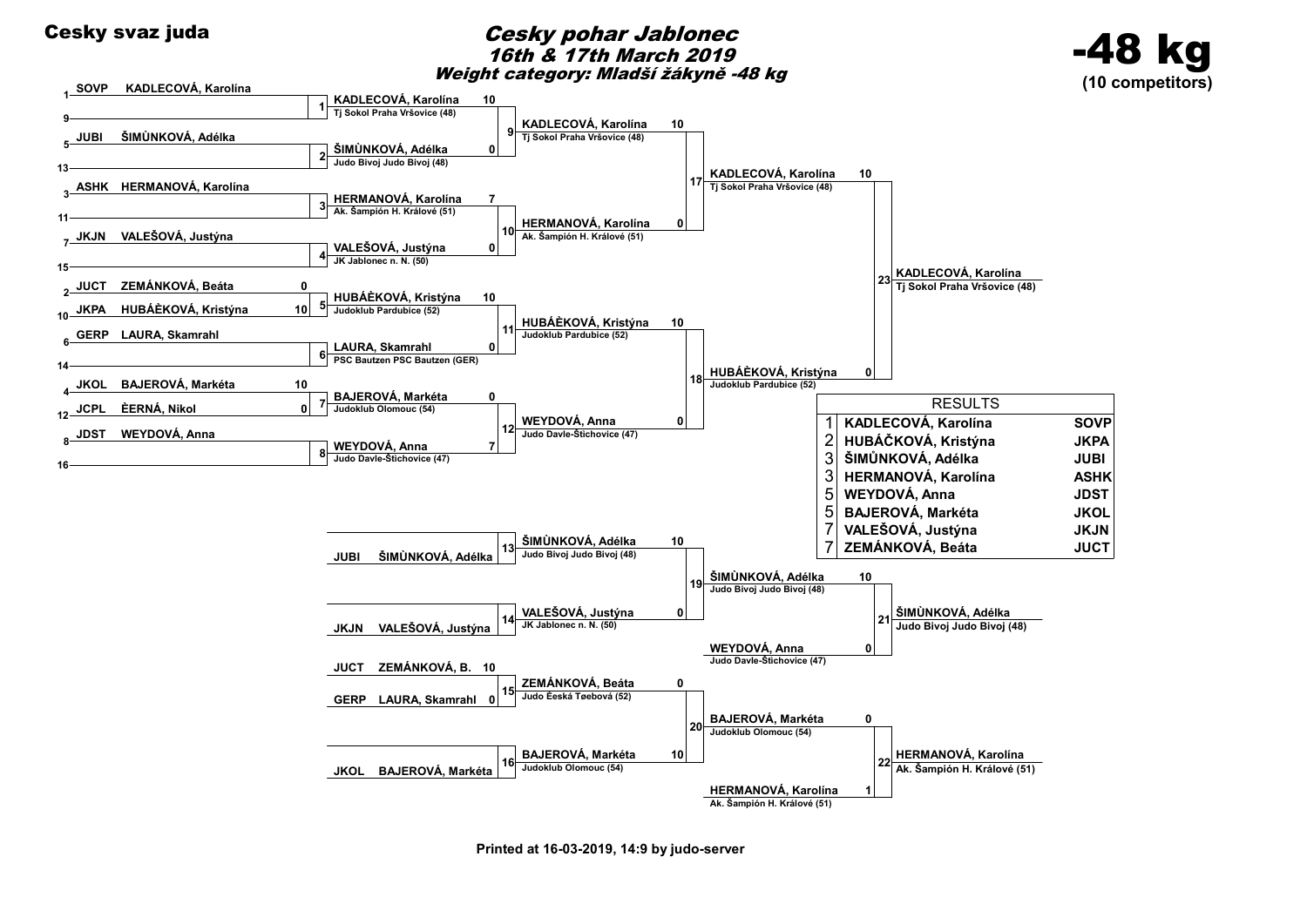## Cesky svaz juda<br>
Cesky pohar Jablonec 16th & 17th March 2019 Weight category: Mladší žákyně -52 kg



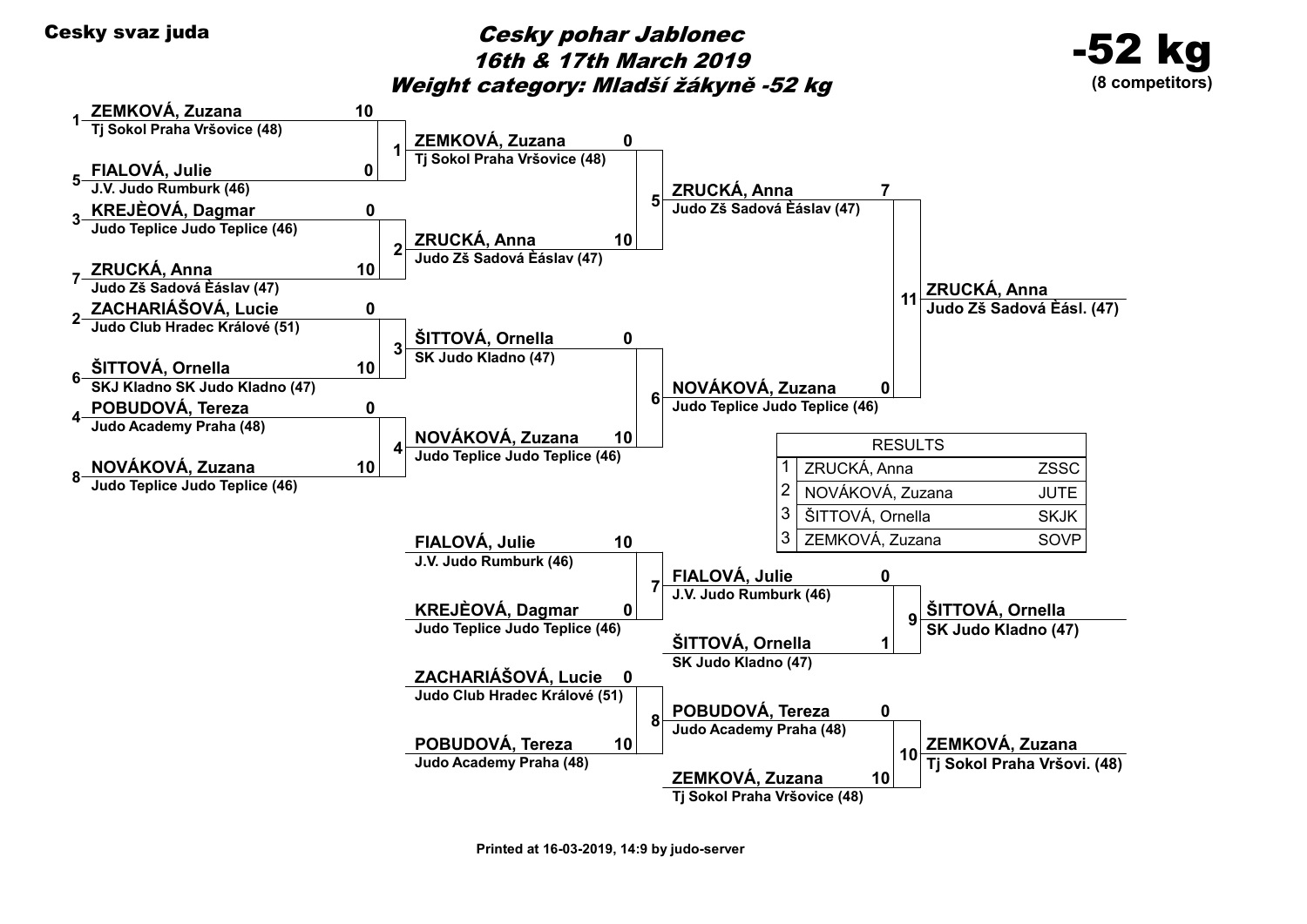# Cesky svaz juda Cesky pohar Jablonec

16th & 17th March 2019 Weight category: Mladší žákyně -57 kg

|                                    |                  |       |       | <b>Games</b> won   |     |
|------------------------------------|------------------|-------|-------|--------------------|-----|
|                                    |                  |       |       | <b>Gameresults</b> | Pl. |
| MRÁZOVÁ, Veronika                  | $\boldsymbol{0}$ |       |       |                    |     |
| [Skp Písek Skp Písek (43)]         | 00000            | 02001 |       | 10                 |     |
| <b>IHNAČÁKOVÁ, Sára</b>            | 1                |       |       | $\mathbf{2}$       |     |
| [Judo Club Kyklop Judo Club Kyklop | 02000            |       | 10000 | 20                 |     |
| ŠIMKOVÁ, Anna                      |                  | 0     | 0     |                    | 3   |
| [Judo Club Kyklop Judo Club Kyklop |                  | 00001 | 00000 |                    |     |